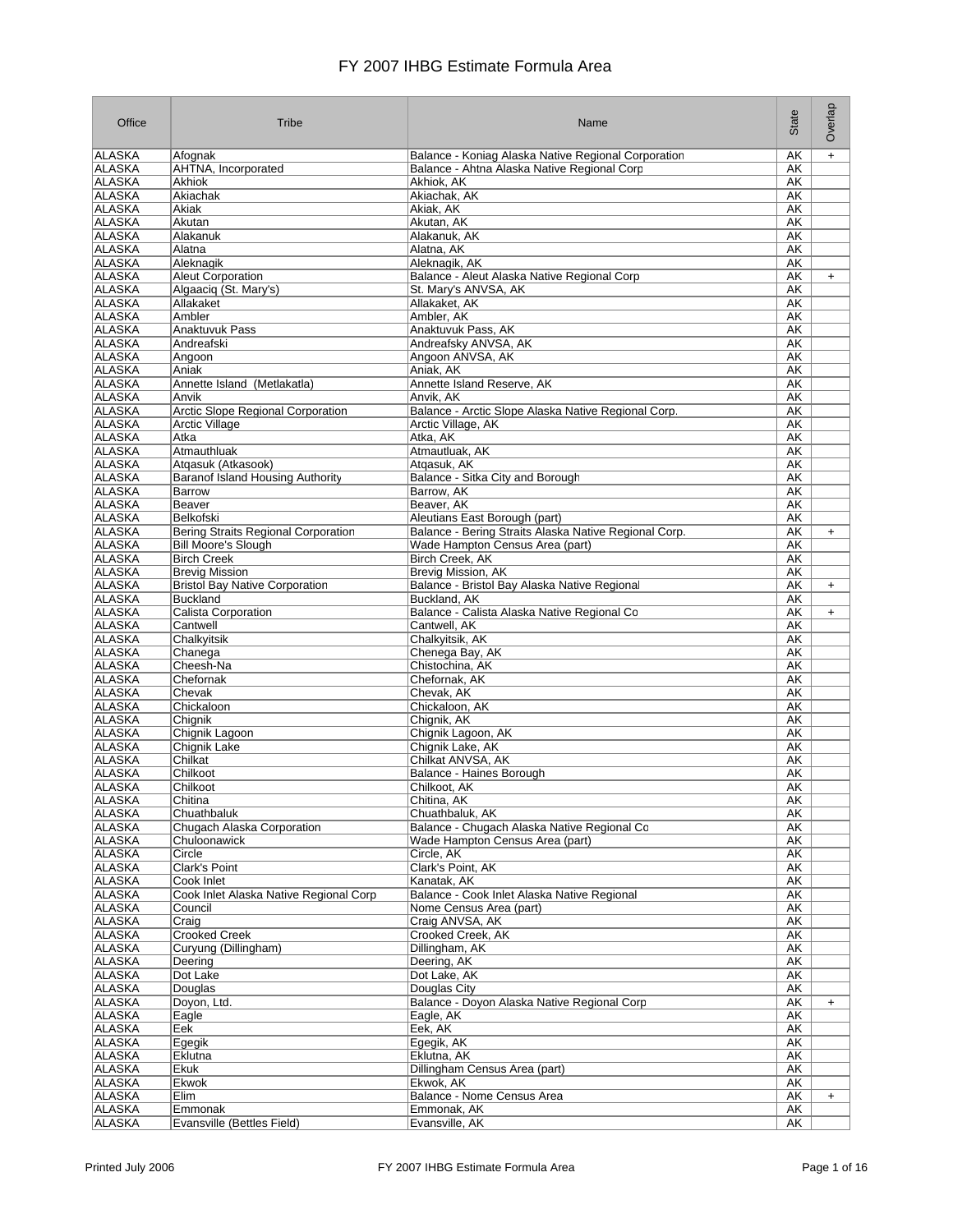| Office                         | Tribe                             | Name                                                                                   | State           | Overlap                |
|--------------------------------|-----------------------------------|----------------------------------------------------------------------------------------|-----------------|------------------------|
| ALASKA                         | Eyak                              | City of Cordova                                                                        | AΚ              |                        |
| ALASKA                         | Eyak                              | Eyak ANVSA, AK                                                                         | AK              |                        |
| ALASKA                         | <b>False Pass</b>                 | False Pass, AK                                                                         | AΚ              |                        |
| ALASKA<br><b>ALASKA</b>        | Fort Yukon<br>Gakona              | Fort Yukon, AK<br>Gakona ANVSA, AK                                                     | AK<br>AK        |                        |
| ALASKA                         | Galena                            | Galena, AK                                                                             | AK              |                        |
| <b>ALASKA</b>                  | Gambell                           | Gambell, AK                                                                            | AK              |                        |
| ALASKA                         | Georgetown                        | Georgetown, AK                                                                         | AΚ              |                        |
| <b>ALASKA</b>                  | Golovin (Chinik)                  | Golovin, AK                                                                            | AΚ              |                        |
| <b>ALASKA</b>                  | Goodnews Bay                      | Goodnews Bay, AK                                                                       | AΚ              |                        |
| <b>ALASKA</b><br>ALASKA        | Grayling<br>Gulkana               | Grayling, AK<br>Gulkana, AK                                                            | AK<br>AK        |                        |
| <b>ALASKA</b>                  | Hamilton                          | Wade Hampton Census Area (part)                                                        | AK              |                        |
| <b>ALASKA</b>                  | Healy Lake                        | Healy Lake, AK                                                                         | AΚ              |                        |
| ALASKA                         | <b>Holy Cross</b>                 | Holy Cross, AK                                                                         | AK              |                        |
| <b>ALASKA</b>                  | Hoonah                            | Hoonah, AK                                                                             | AΚ              |                        |
| <b>ALASKA</b>                  | <b>Hooper Bay</b>                 | Hooper Bay, AK                                                                         | AΚ              |                        |
| <b>ALASKA</b><br><b>ALASKA</b> | Hughes<br>Huslia                  | Hughes, AK<br>Huslia, AK                                                               | AΚ<br>AΚ        |                        |
| ALASKA                         | Hydaburg                          | Hydaburg, AK                                                                           | AK              |                        |
| <b>ALASKA</b>                  | lgiugig                           | Igiugig, AK                                                                            | <b>AK</b>       |                        |
| ALASKA                         | <b>Iliamna</b>                    | Iliamna, AK                                                                            | AΚ              |                        |
| <b>ALASKA</b>                  | Inalik (Diomede)                  | Inalik. AK                                                                             | AΚ              |                        |
| ALASKA                         | Igurmuit (Russian Mission)        | Russian Mission, AK                                                                    | AK              |                        |
| <b>ALASKA</b><br><b>ALASKA</b> | <b>Ivanof Bay</b><br>Kaguyak      | Ivanof Bay, AK<br>Balance - Koniag Alaska Native Regional Corporation                  | AK<br>AΚ        | $\ddot{}$              |
| <b>ALASKA</b>                  | Kake                              | Kake ANVSA, AK                                                                         | AK              |                        |
| <b>ALASKA</b>                  | Kaktovik                          | Kaktovik, AK                                                                           | AK              |                        |
| <b>ALASKA</b>                  | Kalskag                           | Kalskag, AK                                                                            | AΚ              |                        |
| <b>ALASKA</b>                  | Kaltag                            | Kaltag, AK                                                                             | AΚ              |                        |
| ALASKA                         | Kanatak                           |                                                                                        |                 |                        |
| <b>ALASKA</b>                  | Karluk                            | Karluk, AK                                                                             | AΚ              |                        |
| ALASKA<br><b>ALASKA</b>        | Kasigluk<br>Kassan                | Kasigluk, AK<br>Kasaan ANVSA, AK                                                       | AΚ<br>AΚ        |                        |
| <b>ALASKA</b>                  | Kenaitze                          | Kenaitze, AK                                                                           | AΚ              |                        |
| <b>ALASKA</b>                  | Ketchikan                         | Balance - Ketchikan Gateway Borough                                                    | AK              |                        |
| ALASKA                         | Kiana                             | Kiana, AK                                                                              | AK              |                        |
| <b>ALASKA</b>                  | King Cove Agdaagux                | King Cove, AK                                                                          | AK              |                        |
| <b>ALASKA</b><br>ALASKA        | King Island<br>King Salmon        | Balance - Nome Census Area<br>Balance - Bristol Bay Alaska Native Regional Corporation | AΚ<br>AΚ        | $\ddot{}$<br>$\ddot{}$ |
| <b>ALASKA</b>                  | Kipnuk                            | Kipnuk, AK                                                                             | AΚ              |                        |
| ALASKA                         | Kivalina                          | Kivalina, AK                                                                           | AΚ              |                        |
| <b>ALASKA</b>                  | Klawock                           | Klawock ANVSA, AK                                                                      | AΚ              |                        |
| <b>ALASKA</b>                  | Kluti Kaah (Copper Center)        | Copper Center, AK                                                                      | AΚ              |                        |
| ALASKA                         | Knik                              | Knik ANVSA, AK                                                                         | AK              |                        |
| <b>ALASKA</b><br><b>ALASKA</b> | Kobuk<br>Kokhanok                 | Kobuk, AK<br>Kokhanok, AK                                                              | AK<br>AK        |                        |
| ALASKA                         | Koliganek                         | New Koliganek, AK                                                                      | AΚ              |                        |
| ALASKA                         | Kongiganak                        | Kongiganak, AK                                                                         | AΚ              |                        |
| ALASKA                         | Koniag, Incorporated              | Balance - Koniag Alaska Native Regional Corp                                           | <b>AK</b>       | $+$                    |
| ALASKA                         | Kotlik                            | Kotlik, AK                                                                             | AΚ              |                        |
| <b>ALASKA</b>                  | Kotzebue                          | Kotzebue, AK                                                                           | AK              |                        |
| <b>ALASKA</b><br><b>ALASKA</b> | Koyuk<br>Koyukuk                  | Koyuk, AK<br>Koyukuk, AK                                                               | AK<br><b>AK</b> |                        |
| <b>ALASKA</b>                  | Kwethluk                          | Kwethluk, AK                                                                           | AK              |                        |
| <b>ALASKA</b>                  | Kwigillingok                      | Kwigillingok, AK                                                                       | AK              |                        |
| <b>ALASKA</b>                  | Kwinhagak (Quinhagak)             | Kwinhagak, AK                                                                          | AK              |                        |
| ALASKA                         | Larsen Bay                        | Larsen Bav. AK                                                                         | AK              |                        |
| ALASKA                         | Lesnoi (Woody Island)             | Balance - Koniag Alaska Native Regional Corporation                                    | AK              | $\ddot{}$              |
| ALASKA<br>ALASKA               | Levelock<br>Lime Village          | Levelock, AK<br>Bethel Census Area (part)                                              | AK<br>AK        |                        |
| ALASKA                         | Lower Kalskag                     | Lower Kalskag, AK                                                                      | AK              |                        |
| ALASKA                         | <b>Manley Hot Springs</b>         | Manley Hot Springs, AK                                                                 | AK              |                        |
| <b>ALASKA</b>                  | Manokotak                         | Manokotak, AK                                                                          | AΚ              |                        |
| ALASKA                         | Marshall                          | Marshall, AK                                                                           | AK              |                        |
| ALASKA<br>ALASKA               | Mary's Igloo<br>McGrath           | Nome Census Area (part)<br>McGrath, AK                                                 | AK              |                        |
| ALASKA                         | Mekoryuk                          | Mekoryuk, AK                                                                           | AK<br>AK        |                        |
| ALASKA                         | Mentasta                          | Mentasta Lake, AK                                                                      | AK              |                        |
| ALASKA                         | Minto                             | Minto, AK                                                                              | AK              |                        |
| <b>ALASKA</b>                  | Mountain Village (Asa'Carsarmiut) | Mountain Village, AK                                                                   | <b>AK</b>       |                        |
| <b>ALASKA</b>                  | Naknek                            | Naknek, AK                                                                             | <b>AK</b>       |                        |
| <b>ALASKA</b>                  | NANA Corporation                  | Balance - NANA Alaska Native Regional Corp                                             | <b>AK</b>       |                        |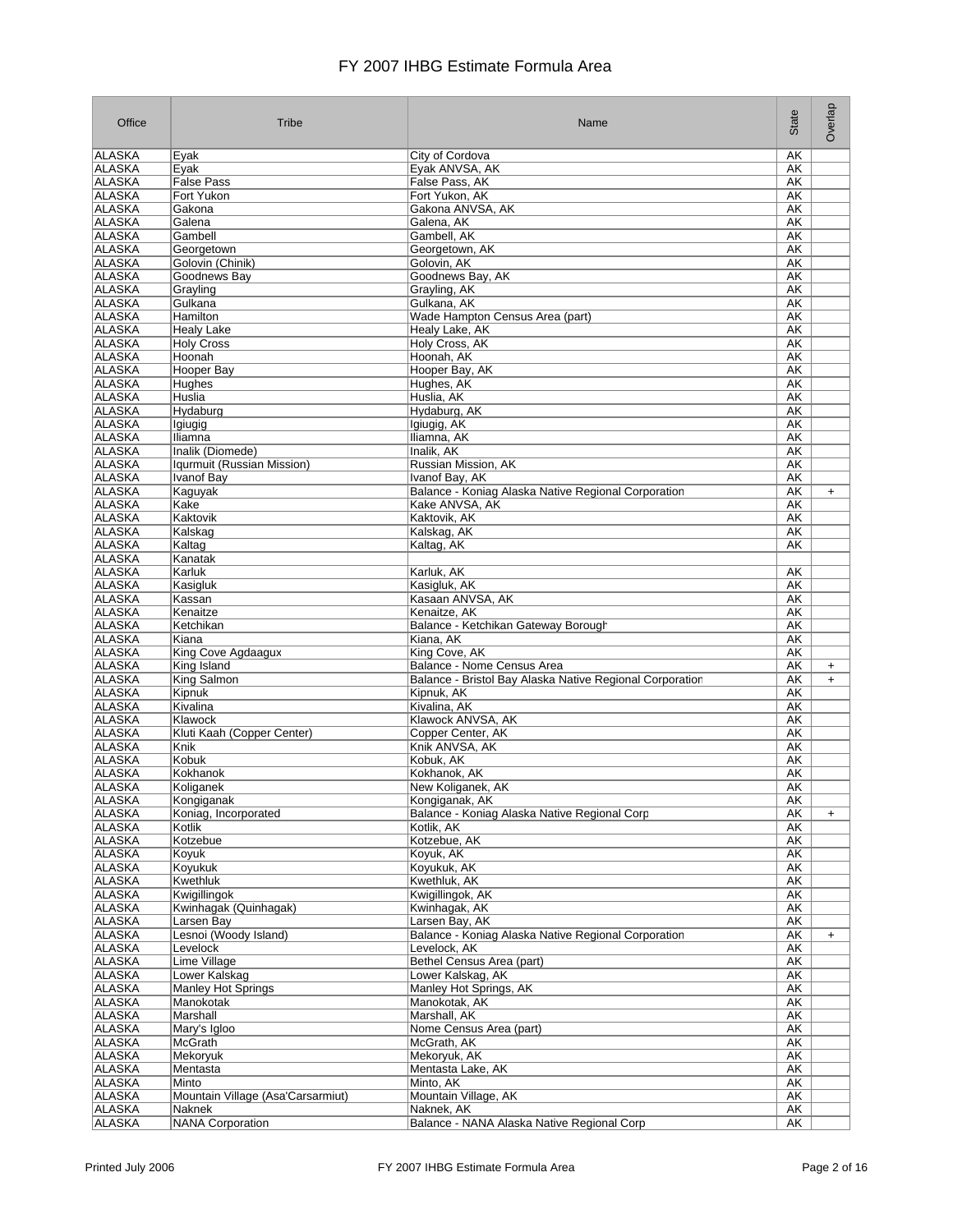| Office                         | Tribe                                          | Name                                                           | State           | Overlap   |
|--------------------------------|------------------------------------------------|----------------------------------------------------------------|-----------------|-----------|
| <b>ALASKA</b>                  | Nanwelek (English Bay)                         | Nanwalek, AK                                                   | AΚ              |           |
| <b>ALASKA</b>                  | Napaimute                                      | Bethel Census Area (part)                                      | AΚ              |           |
| <b>ALASKA</b>                  | Napakiak                                       | Napakiak, AK                                                   | AΚ              |           |
| ALASKA<br><b>ALASKA</b>        | Napaskiak<br>Nelson Lagoon                     | Napaskiak, AK<br>Nelson Lagoon, AK                             | AΚ<br>AΚ        |           |
| ALASKA                         | Nenana                                         | Nenana, AK                                                     | AΚ              |           |
| ALASKA                         | New Stuyahok                                   | New Stuyahok, AK                                               | AΚ              |           |
| <b>ALASKA</b>                  | Newhalen                                       | Newhalen, AK                                                   | AΚ              |           |
| <b>ALASKA</b>                  | Newtok                                         | Newtok, AK                                                     | AΚ              |           |
| <b>ALASKA</b>                  | Nightmute                                      | Nightmute, AK                                                  | AΚ              |           |
| <b>ALASKA</b>                  | Nikolai                                        | Nikolai, AK                                                    | AΚ              |           |
| ALASKA<br>ALASKA               | Nikolski<br>Ninilchik                          | Nikolski, AK<br>Ninilchik, AK                                  | AΚ<br>AΚ        |           |
| ALASKA                         | Noatak                                         | Noatak, AK                                                     | AK              |           |
| ALASKA                         | Nome                                           | Balance - Nome Census Area                                     | AΚ              | $\ddot{}$ |
| ALASKA                         | Nondalton                                      | Nondalton, AK                                                  | AΚ              |           |
| ALASKA                         | Noorvik                                        | Noorvik, AK                                                    | AΚ              |           |
| <b>ALASKA</b>                  | Northway                                       | Northway, AK                                                   | AΚ              | $\ddot{}$ |
| <b>ALASKA</b><br><b>ALASKA</b> | Northway<br>Nuigsut                            | see Balance - Doyon Alaska Native Regional Corp<br>Nuigsut, AK | AΚ<br>AΚ        | $\ddot{}$ |
| <b>ALASKA</b>                  | Nulato                                         | Nulato, AK                                                     | AΚ              |           |
| <b>ALASKA</b>                  | Nunapitchuk                                    | Nunapitchuk, AK                                                | <b>AK</b>       |           |
| ALASKA                         | Ohogamiut                                      | Wade Hampton Census Area (part)                                | AΚ              |           |
| ALASKA                         | Old Harbor                                     | Old Harbor, AK                                                 | AΚ              |           |
| <b>ALASKA</b>                  | Orutsararmuit (Bethel)                         | Bethel, AK                                                     | AΚ              |           |
| <b>ALASKA</b>                  | Oscarville                                     | Oscarville, AK                                                 | <b>AK</b>       |           |
| <b>ALASKA</b><br><b>ALASKA</b> | Ouzinkie                                       | Ouzinkie, AK<br>Wade Hampton Census Area (part)                | AΚ              |           |
| <b>ALASKA</b>                  | Paimiut<br><b>Pauloff Harbor Village</b>       | Balance - Aleut Alaska Native Regional Corporation             | AΚ<br>AΚ        | $\ddot{}$ |
| <b>ALASKA</b>                  | Pedro Bay                                      | Pedro Bay, AK                                                  | <b>AK</b>       |           |
| <b>ALASKA</b>                  | Perryville                                     | Perryville, AK                                                 | AΚ              |           |
| ALASKA                         | Petersburg                                     | Petersburg Census Area                                         | AΚ              |           |
| <b>ALASKA</b>                  | <b>Pilot Point</b>                             | Pilot Point ANVSA, AK                                          | AΚ              |           |
| <b>ALASKA</b>                  | <b>Pilot Station</b>                           | Pilot Station, AK                                              | AΚ              |           |
| <b>ALASKA</b><br><b>ALASKA</b> | Pitka's Point<br>Platinum                      | Pitkas Point, AK<br>Platinum, AK                               | AΚ<br>AΚ        |           |
| ALASKA                         | Point Hope                                     | Point Hope, AK                                                 | AΚ              |           |
| ALASKA                         | Point Lay                                      | Point Lay, AK                                                  | AΚ              |           |
| ALASKA                         | Port Graham                                    | Port Graham, AK                                                | AK              |           |
| ALASKA                         | Port Heiden                                    | Port Heiden, AK                                                | AΚ              |           |
| ALASKA                         | Port Lions                                     | Port Lions, AK                                                 | AΚ              |           |
| ALASKA<br><b>ALASKA</b>        | Portage Creek<br>Qagan Tayagungin (Sand Point) | Portage Creek, AK<br>Sand Point, AK                            | AΚ<br>AΚ        |           |
| <b>ALASKA</b>                  | Qawalangin (Unalaska)                          | Unalaska, AK                                                   | AΚ              |           |
| <b>ALASKA</b>                  | Rampart                                        | Rampart, AK                                                    | AΚ              |           |
| <b>ALASKA</b>                  | <b>Red Devil</b>                               | Red Devil, AK                                                  | AΚ              |           |
| <b>ALASKA</b>                  | Ruby                                           | Ruby, AK                                                       | <b>AK</b>       |           |
| ALASKA                         | Saint George                                   | St. George, AK                                                 | ΑK              |           |
| ALASKA                         | Saint Michael                                  | St. Michael, AK                                                | AK              |           |
| <b>ALASKA</b><br><b>ALASKA</b> | Saint Paul<br>Salamatoff                       | St. Paul ANVSA, AK<br>Salamatof, AK                            | AK<br><b>AK</b> |           |
| <b>ALASKA</b>                  | Savoonga                                       | Savoonga, AK                                                   | <b>AK</b>       |           |
| ALASKA                         | Saxman                                         | Saxman, AK                                                     | AK              |           |
| <b>ALASKA</b>                  | Scammon Bay                                    | Scammon Bay, AK                                                | <b>AK</b>       |           |
| <b>ALASKA</b>                  | Selawik                                        | Selawik, AK                                                    | <b>AK</b>       |           |
| <b>ALASKA</b>                  | Seldovia                                       | Seldovia, AK                                                   | <b>AK</b>       |           |
| ALASKA                         | Shageluk                                       | Shageluk, AK                                                   | AK              |           |
| ALASKA<br>ALASKA               | Shaktoolik<br>Sheldon's Point                  | Shaktoolik, AK<br>Nunam Iqua, AK                               | AK<br>AK        |           |
| ALASKA                         | Shishmaref                                     | Shishmaref, AK                                                 | AK              |           |
| ALASKA                         | Shungnak                                       | Shungnak, AK                                                   | AK              |           |
| ALASKA                         | Skagway                                        | Balance - Skagway-Hoonah-Angoon Census Area                    | AK              |           |
| ALASKA                         | Sleetmute                                      | Sleetmute, AK                                                  | AK              |           |
| ALASKA                         | Solomon                                        | Solomon, AK                                                    | AK              |           |
| ALASKA<br>ALASKA               | South Naknek<br><b>Stebbins</b>                | South Naknek, AK<br>Stebbins, AK                               | AK<br>AK        |           |
| ALASKA                         | <b>Stevens Village</b>                         | Stevens Village, AK                                            | AK              |           |
| ALASKA                         | <b>Stony River</b>                             | Stony River, AK                                                | AK              |           |
| ALASKA                         | Sun'ag Tribe of Kodiak                         | Balance - Koniag Alaska Native Regional Corporation            | AK              | $+$       |
| ALASKA                         | Takotna                                        | Takotna, AK                                                    | AK              |           |
| <b>ALASKA</b>                  | Tanacross                                      | Tanacross, AK                                                  | <b>AK</b>       |           |
| <b>ALASKA</b><br><b>ALASKA</b> | Tanana                                         | Tanana, AK<br>Tatitlek, AK                                     | <b>AK</b>       |           |
|                                | Tatitlek                                       |                                                                | AΚ              |           |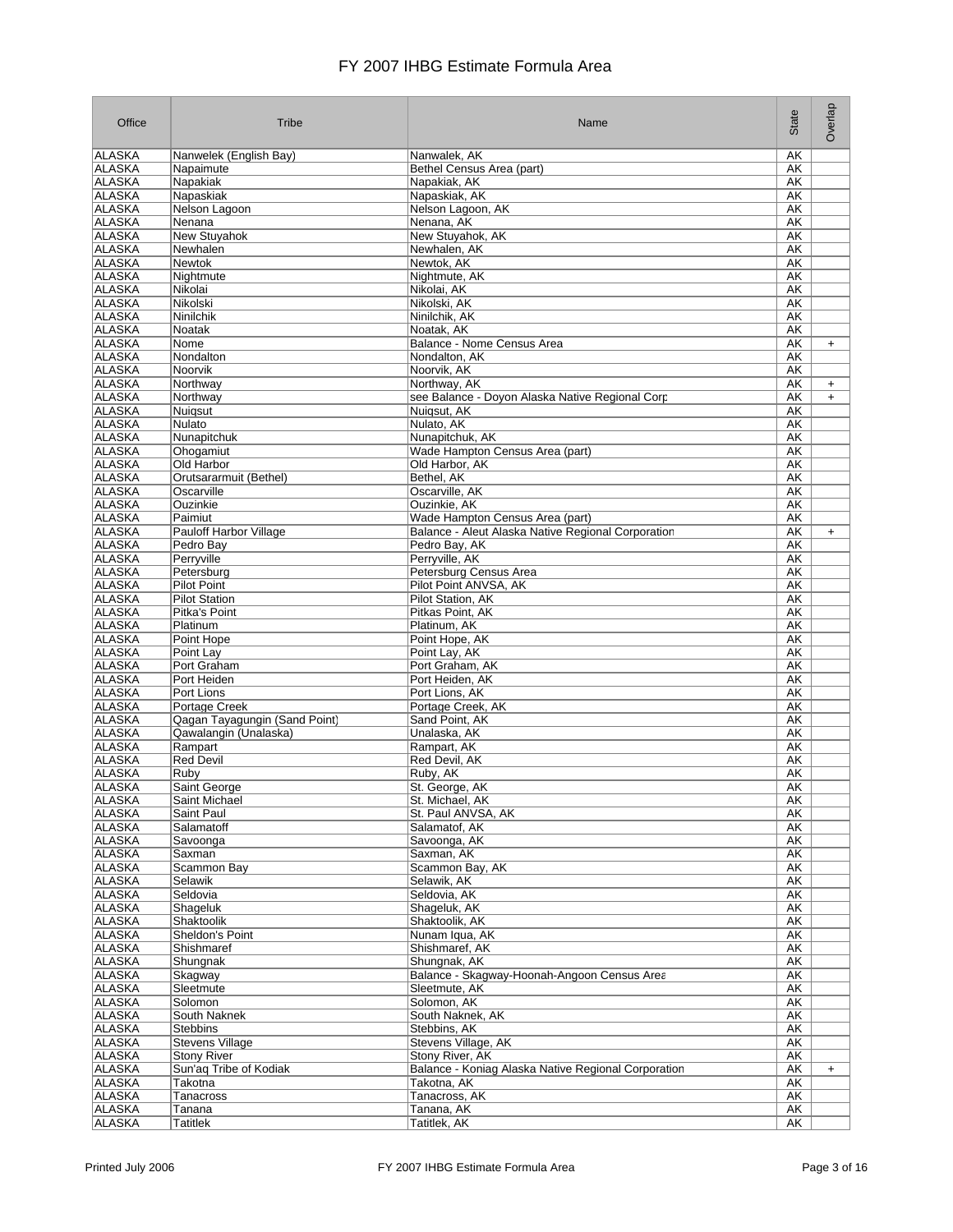| Office        | Tribe                            | Name                                                 | State | Overlap   |
|---------------|----------------------------------|------------------------------------------------------|-------|-----------|
| ALASKA        | Tazlina                          | Tazlina, AK                                          | AK    |           |
| ALASKA        | Telida                           | Telida, AK                                           | AK    |           |
| ALASKA        | Teller                           | Teller, AK                                           | AK    |           |
| ALLASKA       | Tetlin                           | Tetlin, AK                                           | AK    |           |
| ALASKA        | Tlingit-Haida Central Council    | Balance - Sealaska Alaska Native Regional C          | AK    |           |
| ALASKA        | Togiak                           | Togiak, AK                                           | AK    |           |
| ALASKA        | Toksook Bay Nunakauyarmuit Tribe | Toksook Bay, AK                                      | AK    |           |
| ALASKA        | Tuluksak                         | Tuluksak, AK                                         | AK    |           |
| ALASKA        | Tuntutuliak                      | Tuntutuliak, AK                                      | AK    |           |
| ALASKA        | Tununak                          | Tununak, AK                                          | AK    |           |
| ALASKA        | Twin Hills                       | Twin Hills, AK                                       | AK    |           |
| ALASKA        | Tyonek                           | Tyonek, AK                                           | AK    |           |
| ALASKA        | Uqashik                          | Ugashik, AK                                          | AK    |           |
| ALASKA        | Umkumiute                        | Balance - Calista Alaska Native Regional Corporation | AK    | $+$       |
| ALASKA        | Unalakleet                       | Unalakleet, AK                                       | AK    |           |
| ALASKA        | Unga                             | Balance - Aleut Alaska Native Regional Corporation   | AK    | $+$       |
| ALASKA        | Venetie                          | Balance Doyon Alaska Native Regional Corporation     | AK    | $\ddot{}$ |
| ALASKA        | Wainwright                       | Wainwright, AK                                       | AK    |           |
| ALASKA        | <b>Wales</b>                     | Wales, AK                                            | AK    |           |
| ALASKA        | White Mountain                   | White Mountain, AK                                   | AK    |           |
| <b>ALASKA</b> | Wrangell                         | Wrangell Census Area                                 | AK    |           |
| ALASKA        | Yakutat                          | Yakutat ANVSA, AK                                    | AK    |           |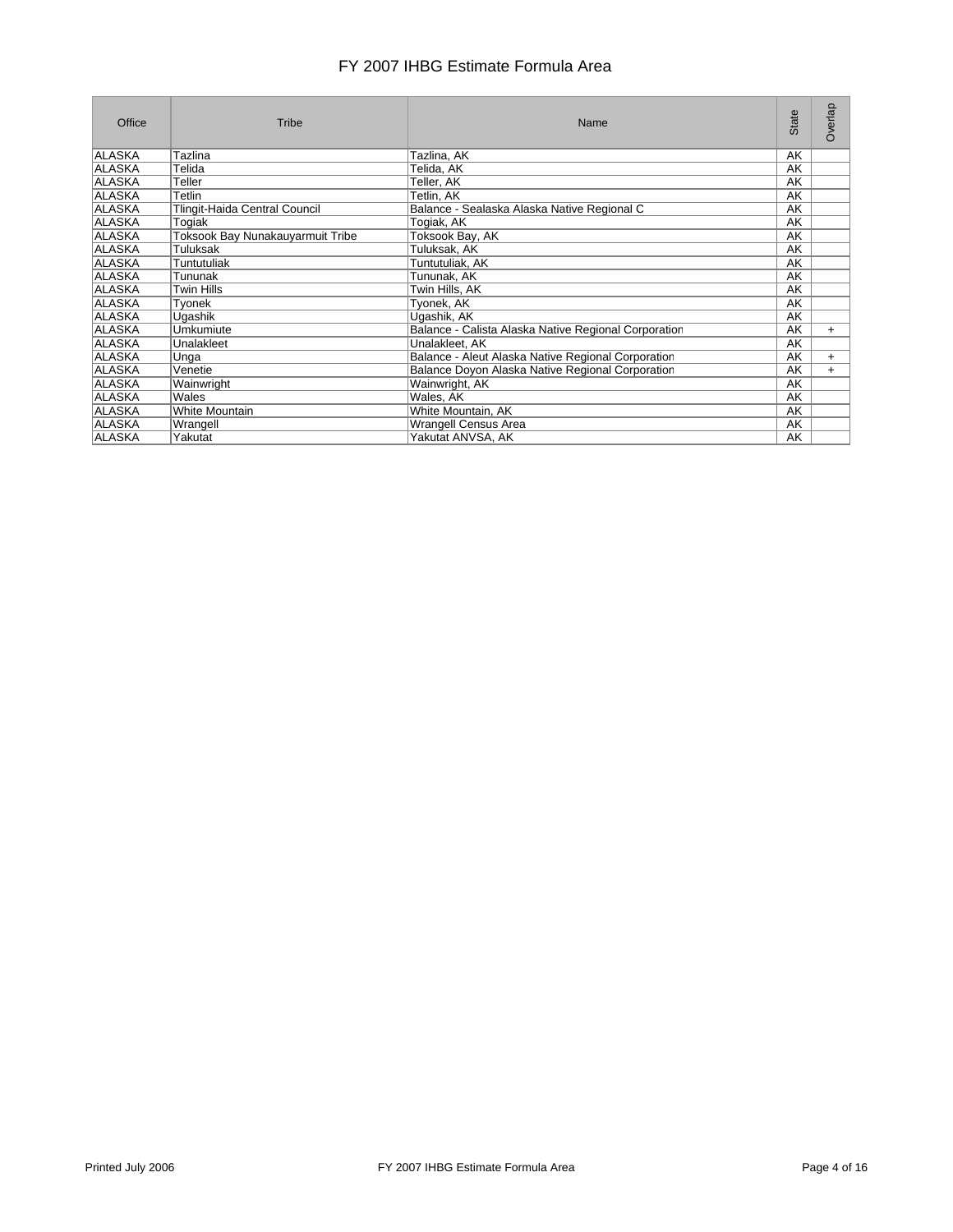| Office                           | Tribe                                                          | Name                                                               | State                  | Overlap   |
|----------------------------------|----------------------------------------------------------------|--------------------------------------------------------------------|------------------------|-----------|
| <b>CHICAGO</b>                   | Aroostook Band of Micmac                                       | Aroostook Band of Micmac, ME                                       | MЕ                     | $\ddot{}$ |
| <b>CHICAGO</b>                   | Aroostook Band of Micmac                                       | Balance - Aroostook County                                         | ME                     | $\ddot{}$ |
| <b>CHICAGO</b>                   | <b>Bad River Band</b>                                          | <b>Bad River Reservation, WI</b>                                   | WI                     |           |
| <b>CHICAGO</b>                   | <b>Bad River Band</b>                                          | <b>Balance - Ashland County</b>                                    | WI                     |           |
| <b>CHICAGO</b>                   | <b>Bad River Band</b>                                          | Balance - Iron County                                              | WI                     |           |
| <b>CHICAGO</b>                   | Bay Mills Indian Community                                     | Balance - Chippewa County                                          | MI                     | $\ddot{}$ |
| <b>CHICAGO</b>                   | Bay Mills Indian Community                                     | Bay Mills Reservation and Off-Reservation Trust Land, MI           | MI                     | $\ddot{}$ |
| <b>CHICAGO</b><br><b>CHICAGO</b> | Boise Forte Band of Minnesota Chippewa<br>Catawba Indian Tribe | Bois Forte Reservation, MN<br>Balance - Abbeville County           | MN<br>SC               |           |
| <b>CHICAGO</b>                   | Catawba Indian Tribe                                           | Balance - Aiken County                                             | SC                     |           |
| <b>CHICAGO</b>                   | Catawba Indian Tribe                                           | Balance - Allendale County                                         | SC                     |           |
| <b>CHICAGO</b>                   | Catawba Indian Tribe                                           | Balance - Anderson County                                          | SC                     |           |
| <b>CHICAGO</b>                   | Catawba Indian Tribe                                           | Balance - Bamberg County                                           | $\overline{SC}$        |           |
| <b>CHICAGO</b>                   | Catawba Indian Tribe                                           | <b>Balance - Barnwell County</b>                                   | SC                     |           |
| <b>CHICAGO</b>                   | Catawba Indian Tribe                                           | <b>Balance - Beaufort County</b>                                   | SC                     |           |
| <b>CHICAGO</b>                   | Catawba Indian Tribe                                           | <b>Balance - Berkeley County</b>                                   | SC                     |           |
| <b>CHICAGO</b>                   | Catawba Indian Tribe                                           | Balance - Cabarrus County                                          | <b>NC</b>              |           |
| <b>CHICAGO</b>                   | Catawba Indian Tribe                                           | Balance - Calhoun County                                           | SC                     |           |
| <b>CHICAGO</b>                   | Catawba Indian Tribe                                           | <b>Balance - Charleston County</b>                                 | SC                     |           |
| <b>CHICAGO</b>                   | Catawba Indian Tribe                                           | Balance - Cherokee County                                          | SC                     |           |
| <b>CHICAGO</b>                   | Catawba Indian Tribe                                           | <b>Balance - Chester County</b>                                    | $\overline{SC}$        |           |
| <b>CHICAGO</b>                   | Catawba Indian Tribe                                           | Balance - Chesterfield County                                      | SC<br>SC               |           |
| <b>CHICAGO</b><br><b>CHICAGO</b> | Catawba Indian Tribe<br>Catawba Indian Tribe                   | Balance - Clarendon County<br><b>Balance - Cleveland County</b>    | <b>NC</b>              |           |
| <b>CHICAGO</b>                   | Catawba Indian Tribe                                           | <b>Balance - Colleton County</b>                                   | $\overline{SC}$        |           |
| <b>CHICAGO</b>                   | Catawba Indian Tribe                                           | <b>Balance - Darlington County</b>                                 | SC                     |           |
| <b>CHICAGO</b>                   | Catawba Indian Tribe                                           | Balance - Dillon County                                            | $\overline{SC}$        |           |
| <b>CHICAGO</b>                   | Catawba Indian Tribe                                           | <b>Balance - Dorchester County</b>                                 | $\overline{SC}$        |           |
| <b>CHICAGO</b>                   | Catawba Indian Tribe                                           | Balance - Edgefield County                                         | $\overline{SC}$        |           |
| <b>CHICAGO</b>                   | Catawba Indian Tribe                                           | <b>Balance - Fairfield County</b>                                  | SC                     |           |
| <b>CHICAGO</b>                   | Catawba Indian Tribe                                           | <b>Balance - Florence County</b>                                   | SC                     |           |
| <b>CHICAGO</b>                   | Catawba Indian Tribe                                           | Balance - Gaston County                                            | $\overline{\text{NC}}$ |           |
| <b>CHICAGO</b>                   | Catawba Indian Tribe                                           | Balance - Georgetown County                                        | SC                     |           |
| <b>CHICAGO</b>                   | Catawba Indian Tribe                                           | Balance - Greenville County                                        | $\overline{SC}$        |           |
| <b>CHICAGO</b>                   | Catawba Indian Tribe                                           | Balance - Greenwood County                                         | SC                     |           |
| <b>CHICAGO</b>                   | Catawba Indian Tribe                                           | Balance - Hampton County                                           | SC                     |           |
| <b>CHICAGO</b><br><b>CHICAGO</b> | Catawba Indian Tribe<br>Catawba Indian Tribe                   | Balance - Horry County                                             | SC<br>$\overline{SC}$  |           |
| <b>CHICAGO</b>                   | Catawba Indian Tribe                                           | Balance - Jasper County<br>Balance - Kershaw County                | SC                     |           |
| <b>CHICAGO</b>                   | Catawba Indian Tribe                                           | Balance - Lancaster County                                         | SC                     |           |
| <b>CHICAGO</b>                   | Catawba Indian Tribe                                           | <b>Balance - Laurens County</b>                                    | SC                     |           |
| <b>CHICAGO</b>                   | Catawba Indian Tribe                                           | Balance - Lee County                                               | SC                     |           |
| <b>CHICAGO</b>                   | Catawba Indian Tribe                                           | Balance - Lexington County                                         | SC                     |           |
| <b>CHICAGO</b>                   | Catawba Indian Tribe                                           | <b>Balance - Marion County</b>                                     | SC                     |           |
| <b>CHICAGO</b>                   | Catawba Indian Tribe                                           | Balance - Marlboro County                                          | SC                     |           |
| <b>CHICAGO</b>                   | Catawba Indian Tribe                                           | <b>Balance - McCormick County</b>                                  | $\overline{SC}$        |           |
| <b>CHICAGO</b>                   | Catawba Indian Tribe                                           | Balance - Mecklenburg County                                       | <b>NC</b>              |           |
| <b>CHICAGO</b>                   | Catawba Indian Tribe                                           | <b>Balance - Newberry County</b>                                   | SC                     |           |
| <b>CHICAGO</b>                   | Catawba Indian Tribe                                           | Balance - Oconee County                                            | SC<br>$\overline{SC}$  |           |
| <b>CHICAGO</b><br><b>CHICAGO</b> | Catawba Indian Tribe<br>Catawba Indian Tribe                   | Balance - Orangeburg County<br><b>Balance - Pickens County</b>     | $\overline{SC}$        |           |
| <b>CHICAGO</b>                   | Catawba Indian Tribe                                           | <b>Balance - Richland County</b>                                   | SC                     |           |
| <b>CHICAGO</b>                   | Catawba Indian Tribe                                           | Balance - Rutherford County                                        | NC.                    |           |
| <b>CHICAGO</b>                   | Catawba Indian Tribe                                           | Balance - Saluda County                                            | $\overline{SC}$        |           |
| <b>CHICAGO</b>                   | Catawba Indian Tribe                                           | <b>Balance - Spartanburg County</b>                                | $\overline{SC}$        |           |
| <b>CHICAGO</b>                   | Catawba Indian Tribe                                           | Balance - Sumter County                                            | SC                     |           |
| <b>CHICAGO</b>                   | Catawba Indian Tribe                                           | <b>Balance - Union County</b>                                      | NC.                    |           |
| <b>CHICAGO</b>                   | Catawba Indian Tribe                                           | <b>Balance - Union County</b>                                      | SC                     |           |
| <b>CHICAGO</b>                   | Catawba Indian Tribe                                           | Balance - Williamsburg County                                      | SC                     |           |
| <b>CHICAGO</b>                   | Catawba Indian Tribe                                           | <b>Balance - York County</b>                                       | SC                     |           |
| <b>CHICAGO</b>                   | Catawba Indian Tribe                                           | Catawba Reservation, SC                                            | SC                     |           |
| <b>CHICAGO</b>                   | Cayuga Nation                                                  | <b>Balance - Erie County</b>                                       | NY                     |           |
| <b>CHICAGO</b><br><b>CHICAGO</b> | Cayuga Nation                                                  | Cayuga Nation, NY<br><b>Broward County (part)</b>                  | NY.<br>FL              |           |
| <b>CHICAGO</b>                   | <b>Coconut Creek Reservation</b><br><b>Coharie State Tribe</b> | Coharie, NC                                                        | NC                     |           |
| <b>CHICAGO</b>                   | Eastern Cherokee                                               | Eastern Cherokee Reservation, NC                                   | NC.                    |           |
| <b>CHICAGO</b>                   | Fond Du Lac Band of Minnesota Chippewa                         | <b>Balance - Carlton County</b>                                    | ΜN                     |           |
| <b>CHICAGO</b>                   | Fond Du Lac Band of Minnesota Chippewa                         | Balance - St. Louis County                                         | ΜN                     |           |
| <b>CHICAGO</b>                   | Fond Du Lac Band of Minnesota Chippewa                         | Fond du Lac Reservation and Off-Reservation Trust Land, MN-WI      | ΜN                     |           |
| <b>CHICAGO</b>                   | Fond Du Lac Band of Minnesota Chippewa                         | Fond du Lac Reservation and Off-Reservation Trust Land, MN-WI      | WI                     |           |
| <b>CHICAGO</b>                   | Forest County Potawatomi                                       | <b>Balance - Forest County</b>                                     | WI                     | $\ddot{}$ |
| <b>CHICAGO</b>                   | Forest County Potawatomi                                       | Forest County Potawatomi Community and Off-Reservation Trust Land, | WI                     | $+$       |
| <b>CHICAGO</b>                   | Golden Hill Paugusset                                          | Fairfield County (part)                                            | СT                     |           |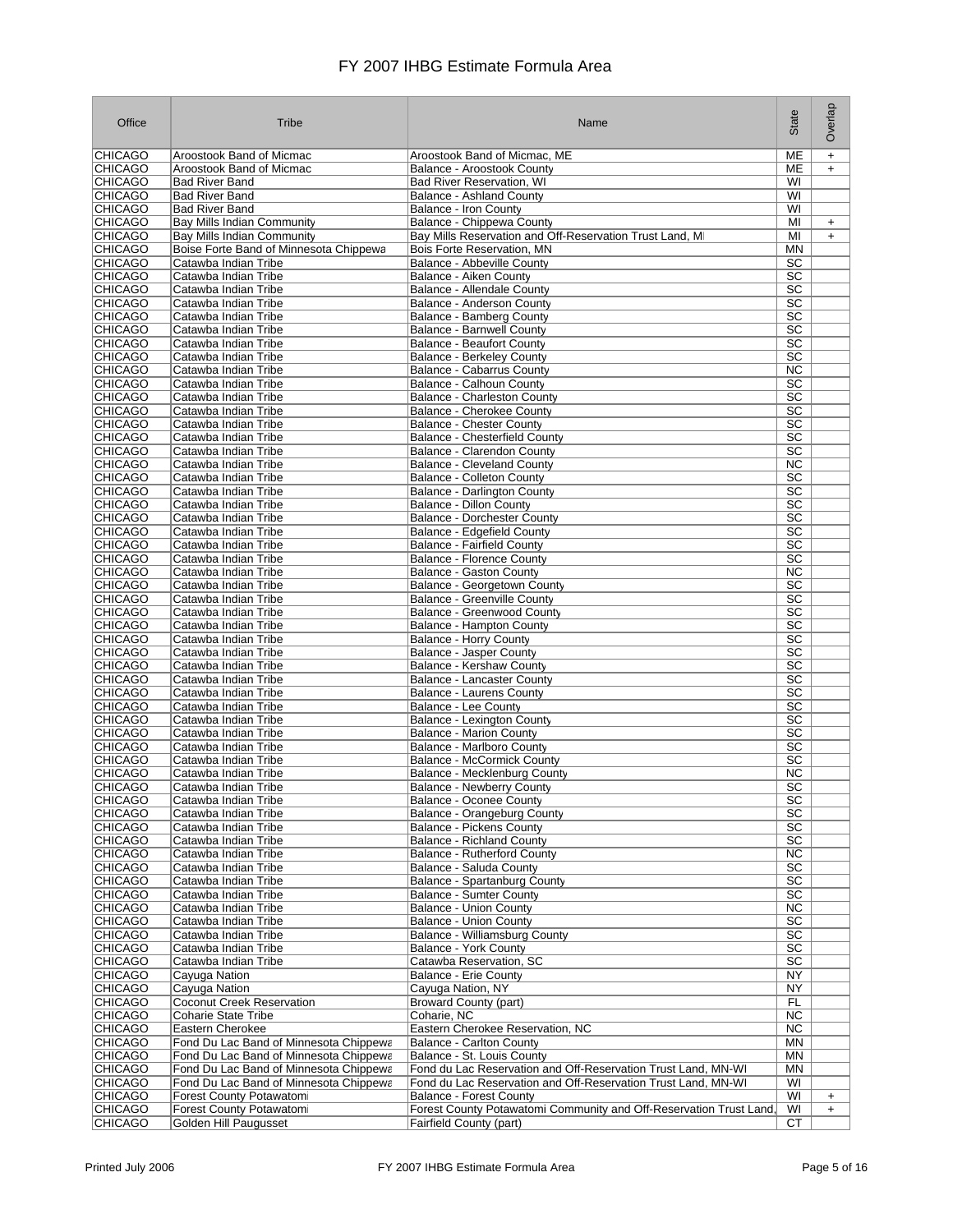| Office                           | Tribe                                                      | Name                                                                               | State                  | Overlap                          |
|----------------------------------|------------------------------------------------------------|------------------------------------------------------------------------------------|------------------------|----------------------------------|
| <b>CHICAGO</b>                   | Golden Hill Paugusset                                      | New London County (part)                                                           | СT                     |                                  |
| <b>CHICAGO</b>                   | Grand Portage Band of Minn. Chippewa                       | <b>Balance - Cook County</b>                                                       | ΜN                     |                                  |
| <b>CHICAGO</b>                   | Grand Portage Band of Minn. Chippewa                       | Grand Portage Reservation and Off-Reservation Trust Land, MT                       | ΜN                     |                                  |
| <b>CHICAGO</b>                   | <b>Grand Traverse Band</b>                                 | <b>Balance - Antrim County</b>                                                     | MI                     | $\ddot{}$                        |
| <b>CHICAGO</b>                   | <b>Grand Traverse Band</b>                                 | <b>Balance - Benzie County</b>                                                     | MI                     | $\ddot{}$                        |
| <b>CHICAGO</b>                   | <b>Grand Traverse Band</b>                                 | Balance - Charlevoix County                                                        | MI                     | $\ddot{}$                        |
| <b>CHICAGO</b>                   | <b>Grand Traverse Band</b>                                 | <b>Balance - Grand Traverse County</b>                                             | MI                     | $\ddot{}$                        |
| <b>CHICAGO</b>                   | <b>Grand Traverse Band</b>                                 | Balance - Leelanau County                                                          | MI                     | $\ddot{}$                        |
| <b>CHICAGO</b>                   | <b>Grand Traverse Band</b>                                 | <b>Balance - Manistee County</b>                                                   | MI                     | $\ddot{}$                        |
| <b>CHICAGO</b>                   | <b>Grand Traverse Band</b>                                 | Grand Traverse Reservation and Off-Reservation Trust Land, MI                      | MI                     | $+$                              |
| <b>CHICAGO</b>                   | Haliwa-Saponi State Tribe                                  | Haliwa-Saponi, NC                                                                  | <b>NC</b>              |                                  |
| <b>CHICAGO</b><br><b>CHICAGO</b> | Hannahville Community<br>Ho-Chunk Nation                   | Hannahville Community and Off-Reservation Trust Land, MI<br>Balance - Adams County | MI<br>WI               |                                  |
| <b>CHICAGO</b>                   | <b>Ho-Chunk Nation</b>                                     | <b>Balance - Clark County</b>                                                      | WI                     |                                  |
| <b>CHICAGO</b>                   | <b>Ho-Chunk Nation</b>                                     | Balance - Columbia County                                                          | WI                     |                                  |
| <b>CHICAGO</b>                   | <b>Ho-Chunk Nation</b>                                     | Balance - Crawford County                                                          | WI                     |                                  |
| <b>CHICAGO</b>                   | <b>Ho-Chunk Nation</b>                                     | Balance - Dane County                                                              | WI                     |                                  |
| <b>CHICAGO</b>                   | <b>Ho-Chunk Nation</b>                                     | Balance - Eau Claire County                                                        | WI                     |                                  |
| <b>CHICAGO</b>                   | <b>Ho-Chunk Nation</b>                                     | Balance - Jackson County                                                           | WI                     |                                  |
| <b>CHICAGO</b>                   | <b>Ho-Chunk Nation</b>                                     | Balance - Juneau County                                                            | WI                     |                                  |
| <b>CHICAGO</b>                   | Ho-Chunk Nation                                            | Balance - La Crosse County                                                         | WI                     |                                  |
| <b>CHICAGO</b>                   | <b>Ho-Chunk Nation</b>                                     | Balance - Monroe County                                                            | WI                     |                                  |
| <b>CHICAGO</b>                   | <b>Ho-Chunk Nation</b>                                     | Balance - Sauk County                                                              | WI                     |                                  |
| <b>CHICAGO</b>                   | <b>Ho-Chunk Nation</b>                                     | Balance - Shawano County                                                           | WI                     |                                  |
| <b>CHICAGO</b>                   | <b>Ho-Chunk Nation</b>                                     | Balance - Trempealeau County                                                       | WI                     |                                  |
| <b>CHICAGO</b>                   | <b>Ho-Chunk Nation</b>                                     | Balance - Vernon County                                                            | WI                     |                                  |
| <b>CHICAGO</b>                   | <b>Ho-Chunk Nation</b>                                     | Balance - Wood County                                                              | WI                     |                                  |
| <b>CHICAGO</b>                   | <b>Ho-Chunk Nation</b>                                     | Ho-Chunk Reservation and Off-Reservation Trust Land, MN-WI                         | WI                     |                                  |
| <b>CHICAGO</b>                   | <b>Ho-Chunk Nation</b><br><b>Houlton Band of Maliseets</b> | <b>Houston County Trust Lands</b>                                                  | <b>MN</b><br><b>ME</b> |                                  |
| <b>CHICAGO</b><br><b>CHICAGO</b> | <b>Houlton Band of Maliseets</b>                           | Balance - Aroostook County<br>Houlton Maliseets Trust Land, ME                     | ME                     | $\ddot{}$<br>$\ddot{}$           |
| <b>CHICAGO</b>                   | Huron Band of Potawatomi                                   | Balance - Calhoun County                                                           | MI                     |                                  |
| <b>CHICAGO</b>                   | Huron Band of Potawatomi                                   | Huron Potawatomi Reservation, MI                                                   | MI                     |                                  |
| <b>CHICAGO</b>                   | Keweenaw Bay Indian Community                              | Balance - Baraga County                                                            | MI                     | $\ddot{}$                        |
| <b>CHICAGO</b>                   | Keweenaw Bay Indian Community                              | Balance - Marquette County                                                         | MI                     | $+$                              |
| <b>CHICAGO</b>                   | Keweenaw Bay Indian Community                              | L'Anse Reservation and Off-Reservation Trust Land, MI                              | MI                     | $\ddot{}$                        |
| <b>CHICAGO</b>                   | Keweenaw Bay Indian Community                              | Ontonagon County (part)                                                            | MI                     | $\ddot{}$                        |
| <b>CHICAGO</b>                   | Lac Courte Oreilles                                        | Balance - Sawyer County                                                            | WI                     |                                  |
| <b>CHICAGO</b>                   | Lac Courte Oreilles                                        | Lac Courte Oreilles Reservation and Off-Reservation Trust Land, WI                 | WI                     |                                  |
| <b>CHICAGO</b>                   | Lac Du Flambeau Band                                       | Balance -- Vilas County                                                            | WI                     |                                  |
| <b>CHICAGO</b>                   | Lac Du Flambeau Band                                       | Lac du Flambeau Reservation, WI                                                    | WI                     |                                  |
| <b>CHICAGO</b>                   | Lac Vieux Desert Band                                      | Lac Vieux Desert Reservation, MI                                                   | MI                     |                                  |
| <b>CHICAGO</b>                   | Leech Lake Band of Minnesota Chippewa                      | Balance - Beltrami County                                                          | <b>MN</b>              |                                  |
| <b>CHICAGO</b>                   | Leech Lake Band of Minnesota Chippewa                      | Leech Lake Reservation and Off-Reservation Trust Land, MN                          | MN                     |                                  |
| <b>CHICAGO</b><br><b>CHICAGO</b> | Little River Band of Ottawa                                | Balance - Lake County                                                              | MI                     |                                  |
| <b>CHICAGO</b>                   | Little River Band of Ottawa<br>Little River Band of Ottawa | Balance - Mason County<br><b>Balance - Wexford County</b>                          | MI<br>MI               |                                  |
| <b>CHICAGO</b>                   | Little River Band of Ottawa                                | Manistee County (part)                                                             | MI                     |                                  |
| <b>CHICAGO</b>                   | Little Traverse Bay Band                                   | Balance - Charlevoix County                                                        | MI                     | $\ddot{}$                        |
| <b>CHICAGO</b>                   | Little Traverse Bay Band                                   | Balance - Cheboygan County                                                         | MI                     | $\ddot{}$                        |
| <b>CHICAGO</b>                   | <b>Little Traverse Bay Band</b>                            | <b>Balance - Emmet County</b>                                                      | MI                     | $+$                              |
| <b>CHICAGO</b>                   | Little Traverse Bay Band                                   | <b>Emmet County</b>                                                                | MI                     | $+$                              |
| <b>CHICAGO</b>                   | <b>Lower Sioux</b>                                         | Lower Sioux Reservation, MN                                                        | ΜN                     |                                  |
| <b>CHICAGO</b>                   | <b>Lumbee State Tribe</b>                                  | <b>Balance - Cumberland County</b>                                                 | <b>NC</b>              |                                  |
| <b>CHICAGO</b>                   | Lumbee State Tribe                                         | Lumbee, NC                                                                         | <b>NC</b>              |                                  |
| <b>CHICAGO</b>                   | Match-e-be-nash-she-wish Band of Potta                     | <b>Balance - Allegan County</b>                                                    | MI                     | $\ddot{}$                        |
| <b>CHICAGO</b>                   | Match-e-be-nash-she-wish Band of Potta                     | Balance - Barry County                                                             | MI                     | $\begin{array}{c} + \end{array}$ |
| <b>CHICAGO</b>                   | Match-e-be-nash-she-wish Band of Potta                     | Balance - Kalamazoo County                                                         | MI                     | $\ddot{}$                        |
| <b>CHICAGO</b>                   | Match-e-be-nash-she-wish Band of Potta                     | Balance - Kent County                                                              | MI                     | $\ddot{}$                        |
| <b>CHICAGO</b>                   | Match-e-be-nash-she-wish Band of Potta                     | Balance - Ottawa County                                                            | MI                     | $\ddot{}$                        |
| <b>CHICAGO</b>                   | Mattaponi                                                  | Mattaponi, VA                                                                      | VA                     |                                  |
| <b>CHICAGO</b><br><b>CHICAGO</b> | Meherrin State Tribe<br><b>Meherrin State Tribe</b>        | Meherrin TDSA, NC (state)<br>Meherrin, NC                                          | NC<br><b>NC</b>        |                                  |
| <b>CHICAGO</b>                   | Menominee Indian Tribe                                     | Menominee Reservation and Off-Reservation Trust Land, WI                           | WI                     |                                  |
| <b>CHICAGO</b>                   | Miccosukee Tribe                                           | Broward County (part)                                                              | FL.                    |                                  |
| <b>CHICAGO</b>                   | Miccosukee Tribe                                           | Miami-Dade County (part)                                                           | FL                     |                                  |
| <b>CHICAGO</b>                   | Mille Lacs Band of Minnesota Chippewa                      | Balance - Crow Wing County                                                         | MN                     |                                  |
| <b>CHICAGO</b>                   | Mille Lacs Band of Minnesota Chippewa                      | Balance - Mille Lacs County                                                        | ΜN                     |                                  |
| <b>CHICAGO</b>                   | Mille Lacs Band of Minnesota Chippewa                      | Balance - Pine County                                                              | ΜN                     |                                  |
| <b>CHICAGO</b>                   | Mille Lacs Band of Minnesota Chippewa                      | Mille Lacs Reservation and Off-Reservation Trust Land, MN                          | <b>MN</b>              |                                  |
| <b>CHICAGO</b>                   | Mississippi Choctaw Tribe                                  | Balance - Jackson County                                                           | MS                     |                                  |
| <b>CHICAGO</b>                   | Mississippi Choctaw Tribe                                  | Balance - Jasper County                                                            | МS                     |                                  |
| <b>CHICAGO</b>                   | Mississippi Choctaw Tribe                                  | Balance - Jones County                                                             | МS                     |                                  |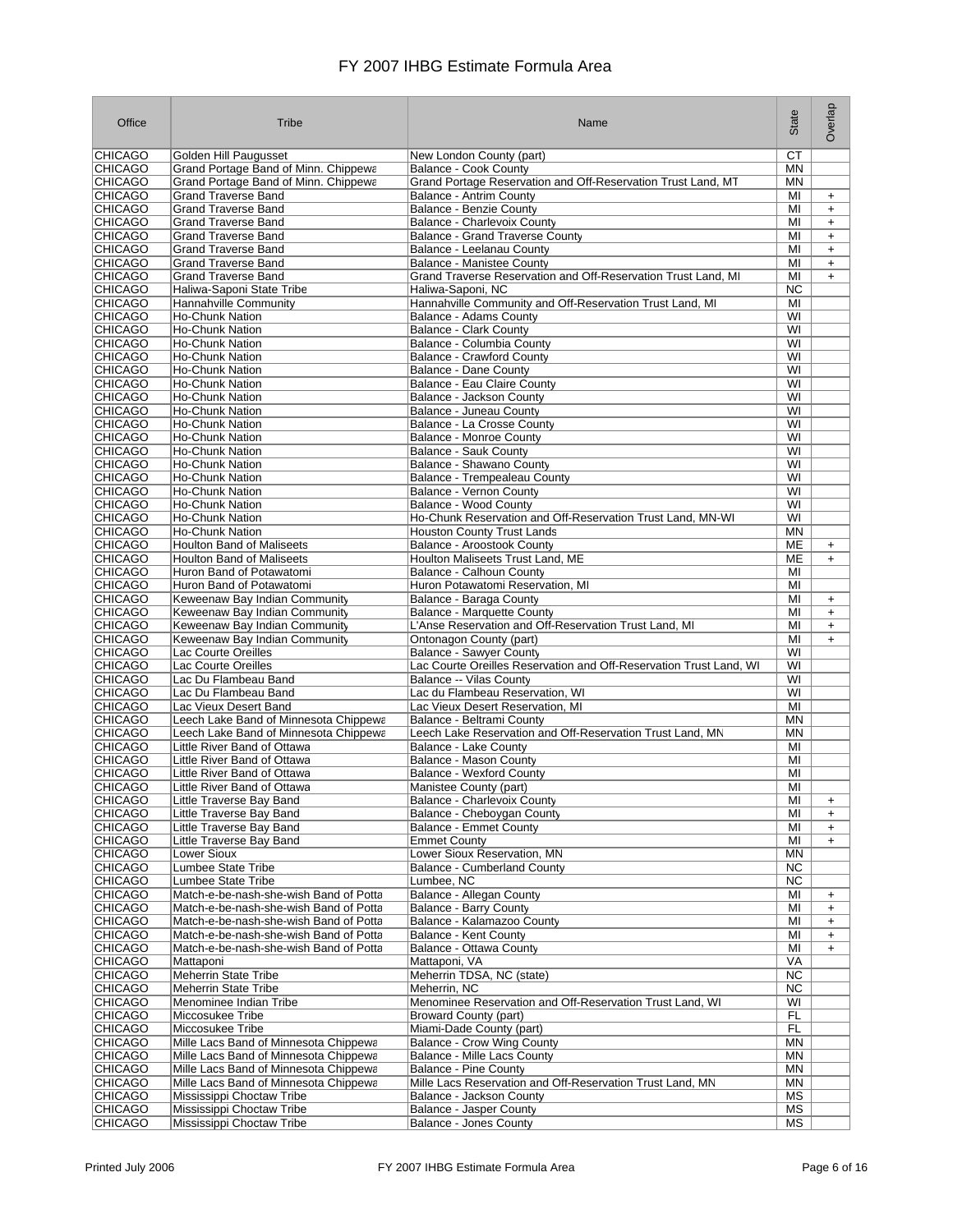| Office                           | Tribe                                                        | Name                                                                                            | State           | Overlap                |
|----------------------------------|--------------------------------------------------------------|-------------------------------------------------------------------------------------------------|-----------------|------------------------|
| <b>CHICAGO</b>                   | Mississippi Choctaw Tribe                                    | <b>Balance - Kemper County</b>                                                                  | MS              |                        |
| <b>CHICAGO</b>                   | Mississippi Choctaw Tribe                                    | Balance - Lauderdale County                                                                     | <b>TN</b>       |                        |
| <b>CHICAGO</b>                   | Mississippi Choctaw Tribe                                    | Balance - Leake County                                                                          | МS              |                        |
| <b>CHICAGO</b><br>CHICAGO        | Mississippi Choctaw Tribe<br>Mississippi Choctaw Tribe       | Balance - Neshoba County<br><b>Balance - Newton County</b>                                      | MS<br>МS        |                        |
| <b>CHICAGO</b>                   | Mississippi Choctaw Tribe                                    | <b>Balance - Scott County</b>                                                                   | MS              |                        |
| <b>CHICAGO</b>                   | Mississippi Choctaw Tribe                                    | <b>Balance - Winston County</b>                                                                 | <b>MS</b>       |                        |
| <b>CHICAGO</b>                   | Mississippi Choctaw Tribe                                    | Mississippi Choctaw Reservation and Off-Reservation Trust Land, MS                              | МS              |                        |
| <b>CHICAGO</b>                   | Mohegan Tribe of Connecticut                                 | New London County (part)                                                                        | СT              |                        |
| <b>CHICAGO</b>                   | <b>MOWA Band of Choctaw Indians</b>                          | Balance - Washington County                                                                     | AL              |                        |
| <b>CHICAGO</b>                   | <b>MOWA Band of Choctaw Indians</b>                          | <b>MOWA Choctaw. AL</b>                                                                         | AL              |                        |
| <b>CHICAGO</b><br><b>CHICAGO</b> | Narragansett Tribe<br>Narragansett Tribe                     | Balance - Washington County<br>Narragansett Reservation, RI                                     | RI<br>RI        |                        |
| <b>CHICAGO</b>                   | Oneida Nation of New York                                    | Balance - Chenango County                                                                       | NY              |                        |
| <b>CHICAGO</b>                   | Oneida Nation of New York                                    | <b>Balance - Cortland County</b>                                                                | <b>NY</b>       |                        |
| <b>CHICAGO</b>                   | Oneida Nation of New York                                    | <b>Balance - Herkimer County</b>                                                                | NY              |                        |
| <b>CHICAGO</b>                   | Oneida Nation of New York                                    | Balance - Madison County                                                                        | NY              |                        |
| <b>CHICAGO</b>                   | Oneida Nation of New York                                    | Balance - Oneida County                                                                         | NY              |                        |
| <b>CHICAGO</b>                   | Oneida Nation of New York                                    | Balance - Onondaga County                                                                       | NY              |                        |
| <b>CHICAGO</b><br><b>CHICAGO</b> | Oneida Nation of New York<br>Oneida Tribe                    | Oneida (NY) Reservation, NY<br><b>Balance - Brown County</b>                                    | <b>NY</b><br>WI |                        |
| <b>CHICAGO</b>                   | Oneida Tribe                                                 | <b>Balance - Outagamie County</b>                                                               | WI              |                        |
| <b>CHICAGO</b>                   | Oneida Tribe                                                 | Oneida (WI) Reservation and Off-Reservation Trust Land, WI                                      | WI              |                        |
| <b>CHICAGO</b>                   | Onondaga Nation                                              | Onondaga Reservation, NY                                                                        | NY              |                        |
| <b>CHICAGO</b>                   | Pamunkey                                                     | Pamunkey, VA                                                                                    | VA              |                        |
| <b>CHICAGO</b>                   | Passamaquoddy Indian Tribe                                   | Indian Township Reservation, ME                                                                 | ME              |                        |
| <b>CHICAGO</b>                   | Paucatuck Eastern Pequot Tribe                               | Paucatuck Eastern Pequot, CT                                                                    | СT              |                        |
| <b>CHICAGO</b>                   | Penobscot Tribe<br>Penobscot Tribe                           | Balance - Penobscot County                                                                      | ME              |                        |
| <b>CHICAGO</b><br><b>CHICAGO</b> | <b>Pleasant Point</b>                                        | Penobscot Reservation and Off-Reservation Trust Land, ME<br>Balance - Washington County         | ME<br><b>ME</b> |                        |
| <b>CHICAGO</b>                   | <b>Pleasant Point</b>                                        | Franklin County (part)                                                                          | <b>ME</b>       |                        |
| <b>CHICAGO</b>                   | <b>Pleasant Point</b>                                        | Hancock County (part)                                                                           | <b>ME</b>       |                        |
| <b>CHICAGO</b>                   | <b>Pleasant Point</b>                                        | Penobscot County (part)                                                                         | МE              |                        |
| <b>CHICAGO</b>                   | <b>Pleasant Point</b>                                        | Pleasant Point Reservation, ME                                                                  | ME              |                        |
| <b>CHICAGO</b>                   | <b>Pleasant Point</b>                                        | Somerset County (part)                                                                          | ME              |                        |
| <b>CHICAGO</b>                   | <b>Pleasant Point</b>                                        | Washington County (part)                                                                        | <b>ME</b>       |                        |
| <b>CHICAGO</b><br><b>CHICAGO</b> | Poarch Band of Creek Indians<br>Poarch Band of Creek Indians | Balance - Baldwin County<br>Balance - Escambia County                                           | AL<br><b>AL</b> |                        |
| <b>CHICAGO</b>                   | Poarch Band of Creek Indians                                 | Balance - Escambia County                                                                       | FL              |                        |
| <b>CHICAGO</b>                   | Poarch Band of Creek Indians                                 | Balance - Mobile County                                                                         | AL              |                        |
| <b>CHICAGO</b>                   | Poarch Band of Creek Indians                                 | Balance - Monroe County                                                                         | AL              |                        |
| <b>CHICAGO</b>                   | Poarch Band of Creek Indians                                 | Poarch Creek Reservation and Off-Reservation Trust Land, AL                                     | AL              |                        |
| <b>CHICAGO</b>                   | Poarch Band of Creek Indians                                 | Poarch Creek Reservation and Off-Reservation Trust Land, AL                                     | FL              |                        |
| <b>CHICAGO</b>                   | Pokagon Band of Potawatomi                                   | Balance - Allegan County                                                                        | MI              | $\ddot{}$              |
| <b>CHICAGO</b><br><b>CHICAGO</b> | Pokagon Band of Potawatomi<br>Pokagon Band of Potawatomi     | <b>Balance - Berrien County</b><br><b>Balance - Cass County</b>                                 | MI<br>MI        | $\ddot{}$<br>$\ddot{}$ |
| <b>CHICAGO</b>                   | Pokagon Band of Potawatomi                                   | <b>Balance - Elkhart County</b>                                                                 | IN              | $\ddot{}$              |
| <b>CHICAGO</b>                   | Pokagon Band of Potawatomi                                   | Balance - Kosciusko County                                                                      | IN              | $\ddot{}$              |
| <b>CHICAGO</b>                   | Pokagon Band of Potawatomi                                   | Balance - LaPorte County                                                                        | IN              | $\ddot{}$              |
| <b>CHICAGO</b>                   | Pokagon Band of Potawatomi                                   | <b>Balance - Marshall County</b>                                                                | IN              | $\ddot{}$              |
| <b>CHICAGO</b>                   | Pokagon Band of Potawatomi                                   | Balance - St. Joseph County                                                                     | IN              | $\ddot{}$              |
| <b>CHICAGO</b><br><b>CHICAGO</b> | Pokagon Band of Potawatomi<br>Pokagon Band of Potawatomi     | Balance - Starke County<br>Balance - Van Buren County                                           | IN<br>MI        | $\ddot{}$              |
| <b>CHICAGO</b>                   | Pokagon Band of Potawatomi                                   | Pokagon Band of Potawatomi, IN-MI                                                               | IN              | $\ddot{}$<br>$\ddot{}$ |
| <b>CHICAGO</b>                   | Pokagon Band of Potawatomi                                   | Pokagon Band of Potawatomi, IN-MI                                                               | MI              | $\ddot{}$              |
| <b>CHICAGO</b>                   | Poospatuck Indian Reservation                                | Poospatuck, NY                                                                                  | NΥ              |                        |
| <b>CHICAGO</b>                   | <b>Prairie Island Sioux</b>                                  | Prairie Island Community, MN                                                                    | <b>MN</b>       |                        |
| <b>CHICAGO</b>                   | <b>Prairie Island Sioux</b>                                  | Prairie Island Indian Community and Off-Reservation Trust Land, MN                              | ΜN              |                        |
| <b>CHICAGO</b>                   | Red Cliff Band of Lake Superior Chippe                       | Red Cliff Reservation and Off-Reservation Trust Land, WI                                        | WI              |                        |
| <b>CHICAGO</b>                   | Red Lake Band of Chippewa                                    | Balance - Beltrami County                                                                       | MN              |                        |
| <b>CHICAGO</b><br><b>CHICAGO</b> | Red Lake Band of Chippewa<br>Sac & Fox Tribe                 | Red Lake Reservation, MN<br>Sac and Fox/Meskwaki Reservation and Off-Reservation Trust Land, IA | ΜN<br>IA        |                        |
| <b>CHICAGO</b>                   | Saginaw Chippewa                                             | <b>Balance-Arenac County</b>                                                                    | MI              |                        |
| <b>CHICAGO</b>                   | Saginaw Chippewa                                             | <b>Balance-Gladwin County</b>                                                                   | MI              |                        |
| <b>CHICAGO</b>                   | Saginaw Chippewa                                             | <b>Balance-Gratiot County</b>                                                                   | MI              |                        |
| <b>CHICAGO</b>                   | Saginaw Chippewa                                             | Balance-Isabella County                                                                         | MI              |                        |
| <b>CHICAGO</b>                   | Saginaw Chippewa                                             | <b>Balance-Mecosta County</b>                                                                   | MI              |                        |
| <b>CHICAGO</b>                   | Saginaw Chippewa                                             | <b>Balance-Midland County</b>                                                                   | MI              |                        |
| <b>CHICAGO</b><br><b>CHICAGO</b> | Saginaw Chippewa<br>Saginaw Chippewa                         | <b>Balance-Montcalm County</b><br><b>Balance-Osceola County</b>                                 | MI<br>MI        |                        |
| <b>CHICAGO</b>                   | Saginaw Chippewa                                             | Isabella Reservation and Trust Lands, MI                                                        | MI              |                        |
| <b>CHICAGO</b>                   | Saint Croix Chippewa                                         | St. Croix Reservation and Off-Reservation Trust Land, WI                                        | WI              |                        |
| <b>CHICAGO</b>                   | Sault Ste. Marie Tribe                                       | Balance - Alger County                                                                          | MI              | $\ddot{}$              |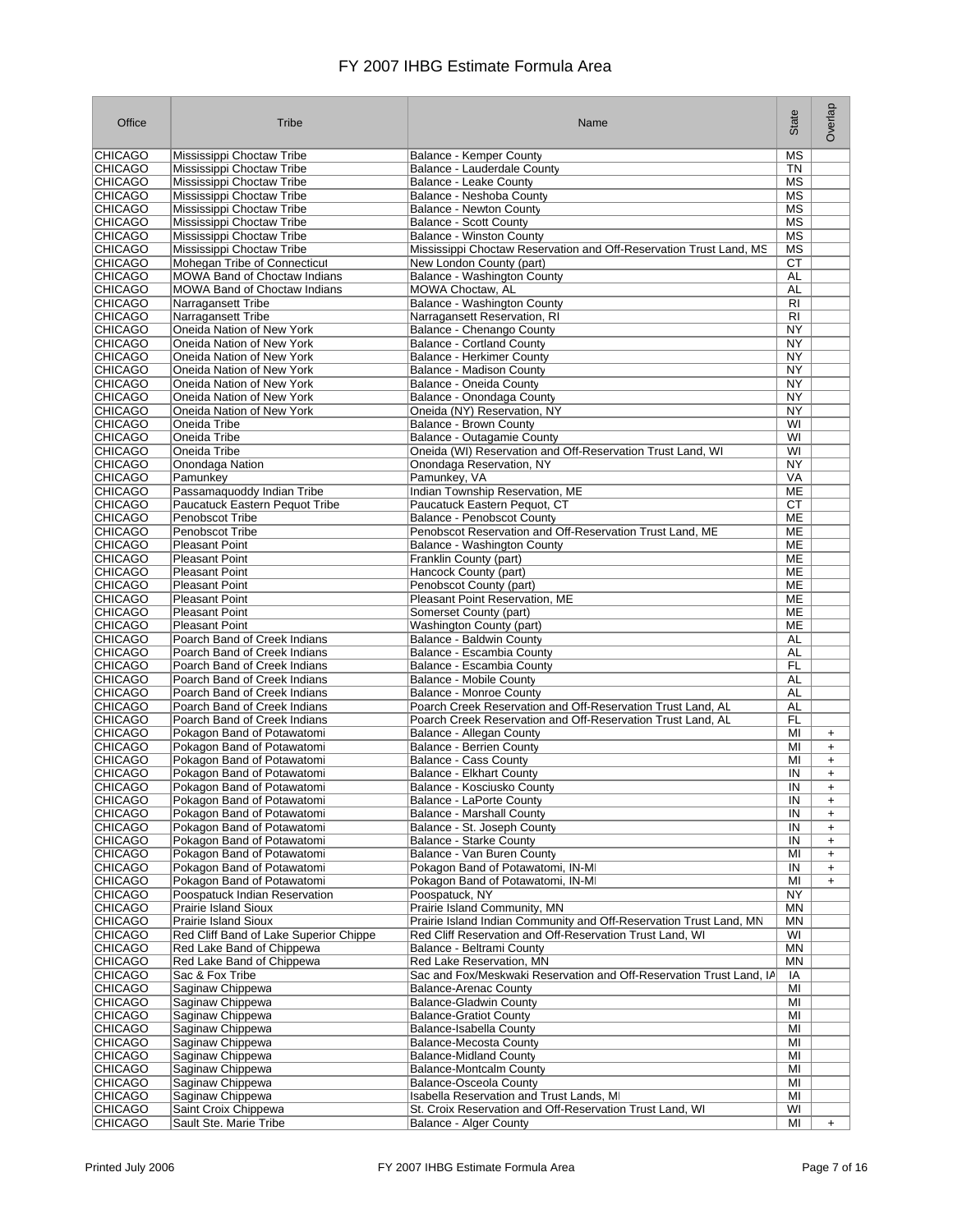| Office         | Tribe                                  | Name                                                             | State           | Overlap   |
|----------------|----------------------------------------|------------------------------------------------------------------|-----------------|-----------|
| <b>CHICAGO</b> | Sault Ste. Marie Tribe                 | Balance - Chippewa County                                        | MI              | $\ddot{}$ |
| <b>CHICAGO</b> | Sault Ste. Marie Tribe                 | Balance - Delta County                                           | MI              | $\ddot{}$ |
| <b>CHICAGO</b> | Sault Ste. Marie Tribe                 | <b>Balance - Luce County</b>                                     | MI              | $\ddot{}$ |
| <b>CHICAGO</b> | Sault Ste. Marie Tribe                 | Balance - Mackinac County                                        | MI              | $+$       |
| <b>CHICAGO</b> | Sault Ste. Marie Tribe                 | <b>Balance - Marquette County</b>                                | M <sub>l</sub>  | $\ddot{}$ |
| <b>CHICAGO</b> | Sault Ste. Marie Tribe                 | <b>Balance - Schoolcraft County</b>                              | MI              | $+$       |
| <b>CHICAGO</b> | Sault Ste. Marie Tribe                 | Sault Ste. Marie Reservation and Off-Reservation Trust Land, WA  | MI              | $+$       |
| <b>CHICAGO</b> | Schaghticoke                           | Schaghticoke, CT                                                 | <b>CT</b>       |           |
| <b>CHICAGO</b> | Seminole Tribe                         | <b>Balance - Collier County</b>                                  | FL              |           |
| <b>CHICAGO</b> | Seminole Tribe                         | Balance - Hillsborough County                                    | <b>FL</b>       |           |
| <b>CHICAGO</b> | Seminole Tribe                         | Balance - Miami-Dade County                                      | <b>FL</b>       |           |
| <b>CHICAGO</b> | Seminole Tribe                         | Balance - St. Lucie County                                       | <b>FL</b>       |           |
| <b>CHICAGO</b> | Seminole Tribe                         | Big Cypress Reservation, FL                                      | <b>FL</b>       |           |
| <b>CHICAGO</b> | Seminole Tribe                         | <b>Brighton Reservation, FL</b>                                  | <b>FL</b>       |           |
| <b>CHICAGO</b> | Seminole Tribe                         | <b>Broward County (part)</b>                                     | <b>FL</b>       |           |
| <b>CHICAGO</b> | Seminole Tribe                         | Hillsborough County (part)                                       | <b>FL</b>       |           |
| <b>CHICAGO</b> | Seminole Tribe                         | Hollywood Reservation, FL                                        | <b>FL</b>       |           |
| <b>CHICAGO</b> | Seminole Tribe                         | Immokalee Reservation, FL                                        | <b>FL</b>       |           |
| <b>CHICAGO</b> | Seminole Tribe                         | St. Lucie County (part)                                          | <b>FL</b>       |           |
| <b>CHICAGO</b> | Seneca Nation of New York              | Allegany Reservation, NY                                         | <b>NY</b>       |           |
| <b>CHICAGO</b> | Seneca Nation of New York              | Cattaraugus Reservation, NY                                      | $\overline{NY}$ |           |
| <b>CHICAGO</b> | Seneca Nation of New York              | Oil Springs Reservation, NY                                      | NY.             |           |
| <b>CHICAGO</b> | <b>Shakopee Sioux</b>                  | Shakopee Mdewakanton Sioux Community and Off-Reservation Trust L | MN              |           |
| <b>CHICAGO</b> | Shinnecock Indian Reservation          | Shinnecock, NY                                                   | NY              |           |
| <b>CHICAGO</b> | Sokagoan Chippewa Tribe                | <b>Balance - Forest County</b>                                   | WI              | $\ddot{}$ |
| <b>CHICAGO</b> | Sokagoan Chippewa Tribe                | Sokaogon Chippewa Community and Off-Reservation Trust Land, WI   | WI              | $+$       |
| <b>CHICAGO</b> | St. Regis Mohawk Tribe                 | <b>Balance - Franklin County</b>                                 | $\overline{NY}$ |           |
| <b>CHICAGO</b> | St. Regis Mohawk Tribe                 | Balance - St. Lawrence County                                    | NY              |           |
| <b>CHICAGO</b> | St. Regis Mohawk Tribe                 | St. Regis Mohawk Reservation, NY                                 | NY              |           |
| <b>CHICAGO</b> | Stockbridge-Munsee Tribe               | Stockbridge-Munsee Community, WI                                 | WI              |           |
| <b>CHICAGO</b> | Tonawanda Band of Senecas              | Tonawanda Reservation, NY                                        | <b>NY</b>       |           |
| <b>CHICAGO</b> | <b>Tuscarora Nation</b>                | Tuscarora Reservation, NY                                        | $\overline{NY}$ |           |
| <b>CHICAGO</b> | <b>Upper Sioux Indian Community</b>    | Balance - Redwood County                                         | <b>MN</b>       |           |
| <b>CHICAGO</b> | Upper Sioux Indian Community           | Balance - Renville County                                        | <b>MN</b>       |           |
| <b>CHICAGO</b> | <b>Upper Sioux Indian Community</b>    | <b>Balance - Yellow Medicine County</b>                          | <b>MN</b>       |           |
| <b>CHICAGO</b> | <b>Upper Sioux Indian Community</b>    | Upper Sioux Reservation, MN                                      | <b>MN</b>       |           |
| <b>CHICAGO</b> | Waccamaw Siouan State Tribe            | Waccamaw-Siouan, NC                                              | <b>NC</b>       |           |
| <b>CHICAGO</b> | Wampanoag Tribe                        | <b>Balance - Dukes County</b>                                    | <b>MA</b>       |           |
| <b>CHICAGO</b> | Wampanoag Tribe                        | Wampanoag-Gay Head TDSA, MA                                      | MA              |           |
| <b>CHICAGO</b> | White Earth Band of Minnesota Chippewa | Balance - Becker County                                          | MN              |           |
| <b>CHICAGO</b> | White Earth Band of Minnesota Chippewa | <b>Balance - Clearwater County</b>                               | <b>MN</b>       |           |
| <b>CHICAGO</b> | White Earth Band of Minnesota Chippewa | White Earth Reservation and Off-Reservation Trust Land, MN       | <b>MN</b>       |           |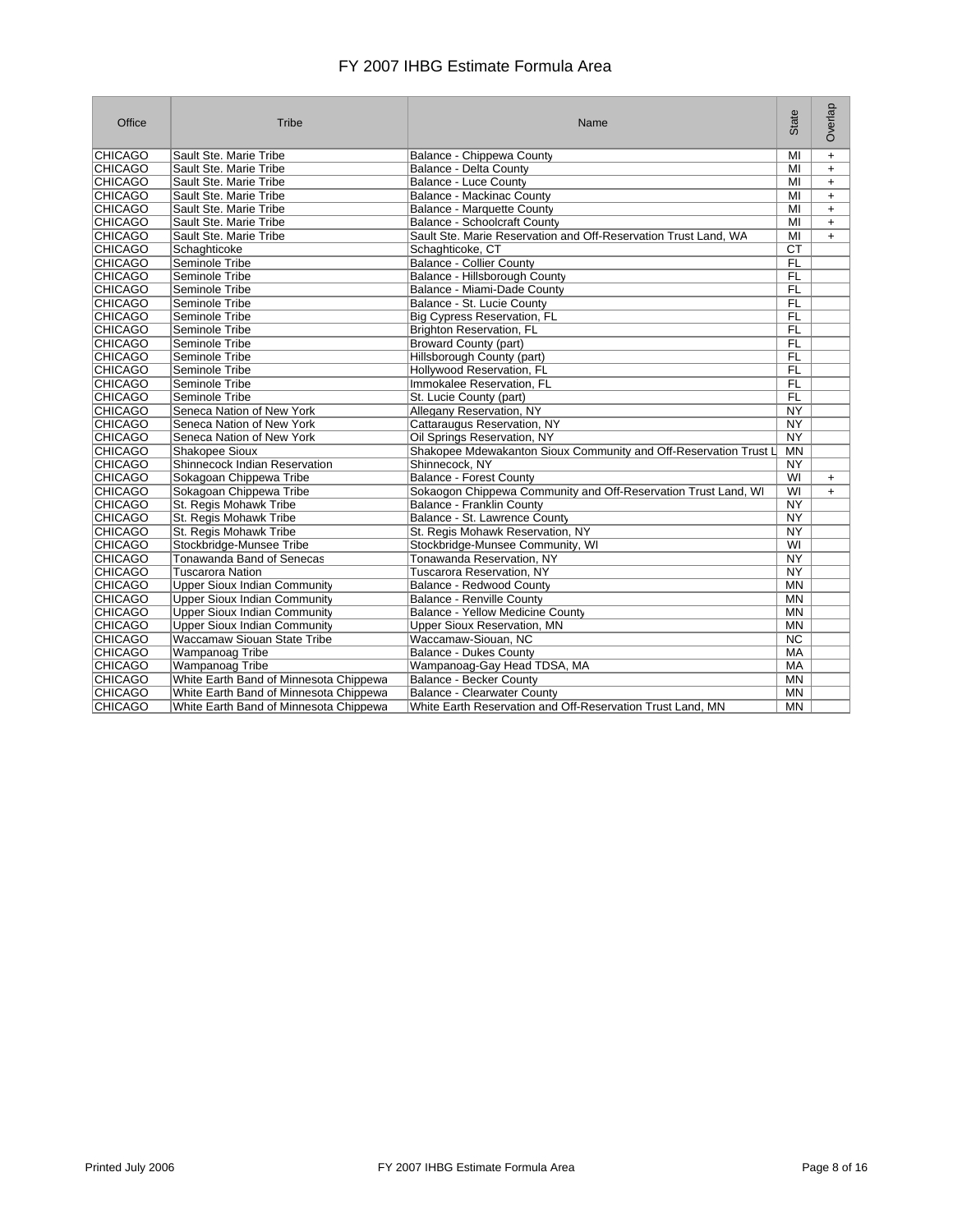| Office                         | Tribe                                                                    | Name                                                                                                      | State                  | Overlap   |
|--------------------------------|--------------------------------------------------------------------------|-----------------------------------------------------------------------------------------------------------|------------------------|-----------|
| <b>DENVER</b>                  | <b>Blackfeet Tribe</b>                                                   | Blackfeet Reservation and Off-Reservation Trust Land, MT                                                  | MT                     |           |
| <b>DENVER</b>                  | <b>Cheyenne River Sioux</b>                                              | Cheyenne River Reservation and Off-Reservation Trust Land, SD                                             | SD                     |           |
| <b>DENVER</b>                  | <b>Crow Creek Sioux</b>                                                  | Crow Creek Reservation, SD                                                                                | SD                     |           |
| <b>DENVER</b>                  | Crow Tribe                                                               | Balance -- Big Horn County                                                                                | МT                     |           |
| <b>DENVER</b>                  | <b>Crow Tribe</b>                                                        | Crow Reservation and Off-Reservation Trust Land, MT                                                       | MT                     |           |
| <b>DENVER</b>                  | Flandreau Santee Sioux                                                   | Flandreau Reservation, SD                                                                                 | SD                     |           |
| <b>DENVER</b>                  | Fort Belknap Indian Community                                            | Fort Belknap Reservation and Off-Reservation Trust Land, MT                                               | MT                     |           |
| <b>DENVER</b><br><b>DENVER</b> | Fort Peck Assiniboine and Sioux<br><b>Ft. Berthold Affiliated Tribes</b> | Fort Peck Reservation and Off-Reservation Trust Land, MT<br>Fort Berthold Reservation, ND                 | МT<br><b>ND</b>        |           |
| <b>DENVER</b>                  | <b>Goshute Reservation</b>                                               | Goshute Reservation, NV-UT                                                                                | <b>NV</b>              |           |
| <b>DENVER</b>                  | <b>Goshute Reservation</b>                                               | Goshute Reservation, NV-UT                                                                                | UT                     |           |
| <b>DENVER</b>                  | Lower Brule Sioux                                                        | Lower Brule Reservation and Off-Reservation Trust Land, SD                                                | SD                     |           |
| <b>DENVER</b>                  | Northern Arapahoe                                                        | Wind River Reservation and Off-Reservation Trust Land, WY                                                 | WY.                    | $\ddot{}$ |
| <b>DENVER</b>                  | Northern Cheyenne                                                        | Northern Cheyenne Reservation and Off-Reservation Trust Land, MT                                          | MT                     |           |
| <b>DENVER</b>                  | Northern Cheyenne                                                        | Northern Cheyenne Reservation and Off-Reservation Trust Land, MT                                          | SD                     |           |
| <b>DENVER</b>                  | NW Band of Shoshone Nation                                               | Balance - Box Elder County                                                                                | UT                     |           |
| <b>DENVER</b>                  | NW Band of Shoshone Nation                                               | <b>Balance - Power County</b>                                                                             | ID                     |           |
| <b>DENVER</b><br><b>DENVER</b> | NW Band of Shoshone Nation<br>Oglala Sioux of Pine Ridge Reservation     | Box Elder County (part)<br>Pine Ridge Reservation and Off-Reservation Trust Land, SD                      | UT<br><b>NE</b>        |           |
| <b>DENVER</b>                  | Oglala Sioux of Pine Ridge Reservation                                   | Pine Ridge Reservation and Off-Reservation Trust Land, SD                                                 | <b>SD</b>              |           |
| <b>DENVER</b>                  | Omaha Tribe                                                              | Omaha Reservation, IA-NE                                                                                  | IA                     |           |
| <b>DENVER</b>                  | Omaha Tribe                                                              | Omaha Reservation, IA-NE                                                                                  | <b>NE</b>              |           |
| <b>DENVER</b>                  | Ponca Tribe of Nebraska                                                  | Balance - Boyd County                                                                                     | <b>NE</b>              |           |
| <b>DENVER</b>                  | Ponca Tribe of Nebraska                                                  | Balance - Burt County                                                                                     | <b>NE</b>              |           |
| <b>DENVER</b>                  | Ponca Tribe of Nebraska                                                  | Balance - Charles Mix County                                                                              | SD                     |           |
| <b>DENVER</b>                  | Ponca Tribe of Nebraska                                                  | Balance - Douglas County                                                                                  | <b>NE</b>              |           |
| <b>DENVER</b>                  | Ponca Tribe of Nebraska                                                  | Balance - Hall County                                                                                     | <b>NE</b>              |           |
| <b>DENVER</b>                  | Ponca Tribe of Nebraska                                                  | Balance - Holt County                                                                                     | <b>NE</b>              |           |
| <b>DENVER</b><br><b>DENVER</b> | Ponca Tribe of Nebraska<br>Ponca Tribe of Nebraska                       | Balance - Knox County<br>Balance - Lancaster County                                                       | <b>NE</b><br><b>NE</b> |           |
| <b>DENVER</b>                  | Ponca Tribe of Nebraska                                                  | Balance - Madison County                                                                                  | <b>NE</b>              |           |
| <b>DENVER</b>                  | Ponca Tribe of Nebraska                                                  | Balance - Platte County                                                                                   | <b>NE</b>              |           |
| <b>DENVER</b>                  | Ponca Tribe of Nebraska                                                  | Balance - Pottawattamie County                                                                            | IA                     |           |
| <b>DENVER</b>                  | Ponca Tribe of Nebraska                                                  | Balance - Sarpy County                                                                                    | <b>NE</b>              |           |
| <b>DENVER</b>                  | Ponca Tribe of Nebraska                                                  | Balance - Stanton County                                                                                  | <b>NE</b>              |           |
| <b>DENVER</b>                  | Ponca Tribe of Nebraska                                                  | Balance - Wayne County                                                                                    | <b>NE</b>              |           |
| <b>DENVER</b>                  | Ponca Tribe of Nebraska                                                  | Balance - Woodbury County                                                                                 | IA                     |           |
| <b>DENVER</b><br><b>DENVER</b> | Rocky Boy Chippewa-Cree<br>Rocky Boy Chippewa-Cree                       | Rocky Boy's Reservation and Off-Reservation Trust Land, MT<br>Rocky Boy's Reservation and Trust Lands, MT | MT<br>МT               |           |
| <b>DENVER</b>                  | <b>Rosebud Sioux</b>                                                     | Rosebud Reservation and Off-Reservation Trust Land, SD                                                    | <b>SD</b>              |           |
| <b>DENVER</b>                  | <b>Rosebud Sioux</b>                                                     | Rosebud Reservation and Trust Lands, SD                                                                   | <b>SD</b>              |           |
| <b>DENVER</b>                  | Salish and Kootenai Tribes                                               | Flathead Reservation, MT                                                                                  | МT                     |           |
| <b>DENVER</b>                  | Santee Sioux Tribe                                                       | Santee Reservation, NE                                                                                    | <b>NE</b>              |           |
| <b>DENVER</b>                  | Shoshone Tribe of the Wind River Reser                                   | Wind River Reservation and Off-Reservation Trust Land, WY                                                 | <b>WY</b>              | $+$       |
| <b>DENVER</b>                  | Sisseton-Wahpeton Oyate                                                  | Lake Traverse Reservation, ND-SD                                                                          | <b>ND</b>              |           |
| <b>DENVER</b>                  | Sisseton-Wahpeton Oyate                                                  | Lake Traverse Reservation, ND-SD                                                                          | <b>SD</b>              |           |
| <b>DENVER</b><br><b>DENVER</b> | Skull Valley Band of Goshute<br>Southern Ute Tribe                       | Skull Valley Reservation, UT<br>Southern Ute Reservation, CO                                              | UT<br>CO               |           |
| DENVER                         | Spirit Lake Sioux Tribe                                                  | Spirit Lake Reservation, ND                                                                               | ND.                    |           |
| <b>DENVER</b>                  | <b>Standing Rock Sioux</b>                                               | Standing Rock Reservation, SD                                                                             | ND.                    |           |
| <b>DENVER</b>                  | <b>Standing Rock Sioux</b>                                               | Standing Rock Reservation, SD                                                                             | SD                     |           |
| <b>DENVER</b>                  | Turtle Mountain Band of Chippewa                                         | Turtle Mountain Reservation and Off-Reservation Trust Land, ND                                            | МT                     |           |
| <b>DENVER</b>                  | Turtle Mountain Band of Chippewa                                         | Turtle Mountain Reservation and Off-Reservation Trust Land, ND                                            | ND.                    |           |
| <b>DENVER</b>                  | Turtle Mountain Band of Chippewa                                         | Turtle Mountain Reservation and Off-Reservation Trust Land, ND                                            | SD                     |           |
| <b>DENVER</b>                  | Uintah & Ouray Ute Indian Tribe                                          | Uintah and Ouray Reservation and Off-Reservation Trust Land, UT                                           | UT                     |           |
| <b>DENVER</b><br><b>DENVER</b> | Utah Paiute Tribe                                                        | Balance - Beaver County<br>Balance - Iron County                                                          | UT<br>UT               |           |
| <b>DENVER</b>                  | Utah Paiute Tribe<br>Utah Paiute Tribe                                   | <b>Balance - Millard County</b>                                                                           | UT                     |           |
| <b>DENVER</b>                  | Utah Paiute Tribe                                                        | <b>Balance - Sevier County</b>                                                                            | UT                     |           |
| <b>DENVER</b>                  | Utah Paiute Tribe                                                        | Balance - Washington County                                                                               | UT                     |           |
| <b>DENVER</b>                  | Utah Paiute Tribe                                                        | Paiute Reservation, UT                                                                                    | UT                     |           |
| <b>DENVER</b>                  | Ute Mountain Tribe                                                       | Ute Mountain Reservation and Off-Reservation Trust Land, CO-NM-UT                                         | CO                     |           |
| <b>DENVER</b>                  | Ute Mountain Tribe                                                       | Ute Mountain Reservation and Off-Reservation Trust Land, CO-NM-UT                                         | NM                     |           |
| <b>DENVER</b>                  | Ute Mountain Tribe                                                       | Ute Mountain Reservation and Off-Reservation Trust Land, CO-NM-UT                                         | UT                     |           |
| <b>DENVER</b>                  | Winnebago Tribe                                                          | Winnebago Reservation and Off-Reservation Trust Land, NE-IA                                               | IA                     |           |
| <b>DENVER</b><br><b>DENVER</b> | Winnebago Tribe<br>Winnebago Tribe                                       | Winnebago Reservation and Off-Reservation Trust Land, NE-IA<br>Winnebago Reservation, NE                  | <b>NE</b><br>NE        |           |
| <b>DENVER</b>                  | <b>Yankton Sioux</b>                                                     | Yankton Reservation, SD                                                                                   | SD                     |           |
|                                |                                                                          |                                                                                                           |                        |           |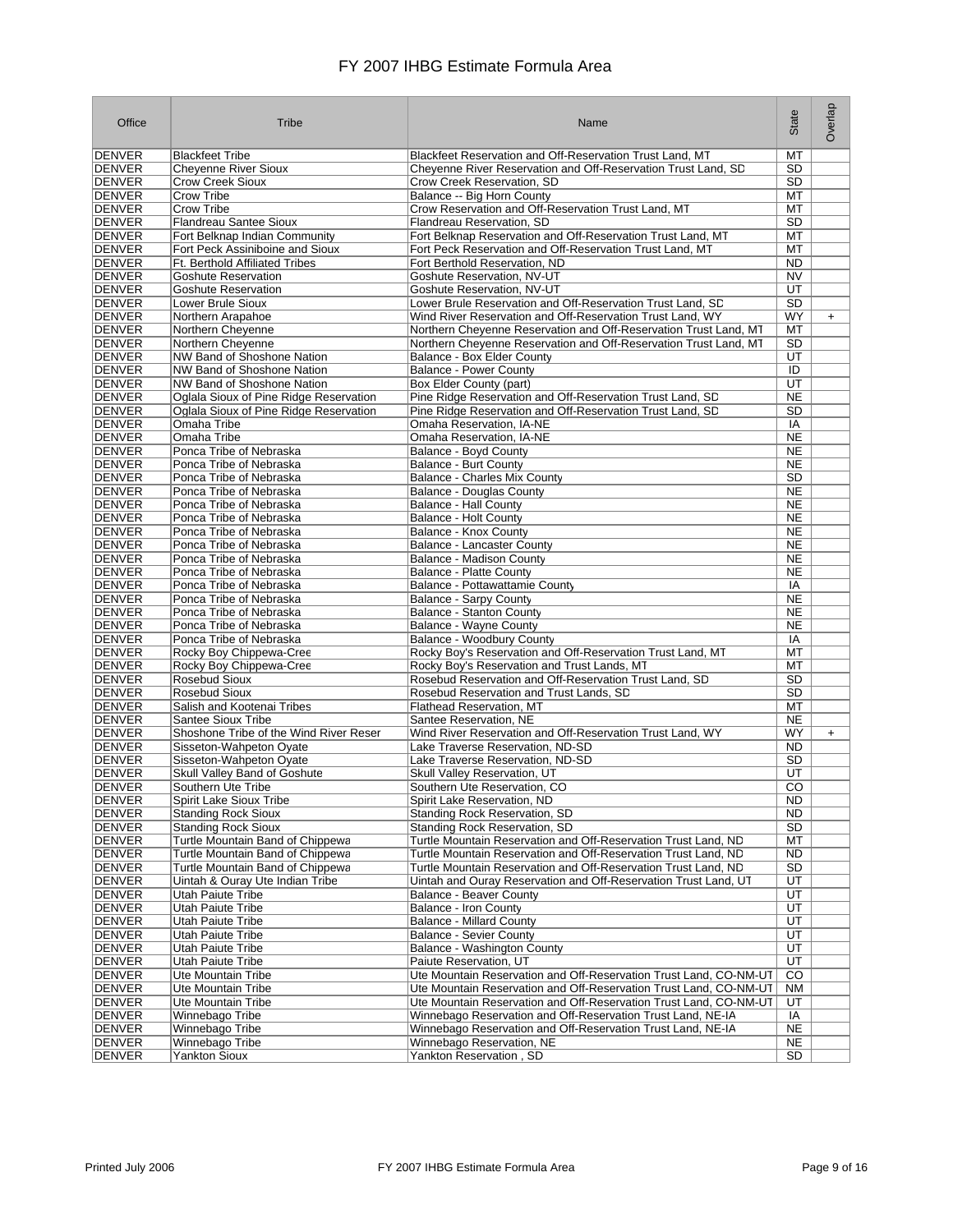| Office                             | Tribe                                                          | Name                                                                                         | State                  | Overlap                |
|------------------------------------|----------------------------------------------------------------|----------------------------------------------------------------------------------------------|------------------------|------------------------|
| <b>OKLAHOMA</b>                    | Absentee-Shawnee                                               | Balance - Lincoln County                                                                     | OK                     | $\ddot{}$              |
| <b>OKLAHOMA</b>                    | Absentee-Shawnee                                               | <b>Balance-Cleveland County</b>                                                              | OK                     | $+$                    |
| <b>OKLAHOMA</b>                    | Absentee-Shawnee                                               | Citizen Potawatomi Nation-Absentee Shawnee Tribe OTSA, OK                                    | OK                     | $\ddot{}$              |
| <b>OKLAHOMA</b><br><b>OKLAHOMA</b> | Alabama-Couchatta<br>Alabama-Quassarte Tribal Town             | Alabama-Coushatta Reservation, TX<br>Creek OTSA, OK                                          | ТX<br>OK.              |                        |
| <b>OKLAHOMA</b>                    | Apache Tribe                                                   | Kiowa-Comanche-Apache-Fort Sill Apache                                                       | OK                     | $\ddot{}$<br>$\ddot{}$ |
| <b>OKLAHOMA</b>                    | Caddo Tribe                                                    | Caddo-Wichita-Delaware OTSA, OK                                                              | <b>OK</b>              | $\ddot{}$              |
| <b>OKLAHOMA</b>                    | Caddo Tribe                                                    | Kiowa-Comanche-Apache-Fort Sill Apache-Caddo-Witchita-Delawa                                 | OK                     | $+$                    |
| <b>OKLAHOMA</b>                    | Cherokee Nation                                                | Cherokee OTSA, OK                                                                            | <b>OK</b>              |                        |
| <b>OKLAHOMA</b>                    | Cheyenne-Arapaho Tribes                                        | Cheyenne-Arapaho OTSA, OK                                                                    | <b>OK</b>              |                        |
| <b>OKLAHOMA</b>                    | Chickasaw                                                      | Chickasaw OTSA, OK                                                                           | OK                     |                        |
| <b>OKLAHOMA</b>                    | Chitimacha Tribe                                               | Chitimacha Reservation, LA                                                                   | LA                     |                        |
| <b>OKLAHOMA</b>                    | <b>Choctaw Nation</b>                                          | Choctaw OTSA, OK                                                                             | <b>OK</b>              |                        |
| <b>OKLAHOMA</b>                    | Citizen Band Potawatomi Tribe                                  | Balance - Lincoln County                                                                     | OK.                    | $\ddot{}$              |
| <b>OKLAHOMA</b><br><b>OKLAHOMA</b> | Citizen Band Potawatomi Tribe<br>Citizen Band Potawatomi Tribe | <b>Balance-Cleveland County</b><br>Citizen Potawatomi Nation-Absentee Shawnee Tribe OTSA, Ok | OK<br>OK               | $\ddot{}$<br>$+$       |
| <b>OKLAHOMA</b>                    | Comanche Nation                                                | Kiowa-Comanche-Apache-Fort Sill Apache                                                       | OK                     | $\ddot{}$              |
| <b>OKLAHOMA</b>                    | Coushatta Tribe                                                | Coushatta Reservation, LA                                                                    | LA                     |                        |
| <b>OKLAHOMA</b>                    | Delaware Nation of West Oklahoma                               | Caddo-Wichita-Delaware OTSA, OK                                                              | OK                     | $\ddot{}$              |
| <b>OKLAHOMA</b>                    | Eastern Shawnee Tribe                                          | Eastern Shawnee OTSA, OK                                                                     | OK                     |                        |
| <b>OKLAHOMA</b>                    | Fort Sill Apache Tribe                                         | Kiowa-Comanche-Apache-Fort Sill Apache                                                       | <b>OK</b>              | $\ddot{}$              |
| <b>OKLAHOMA</b>                    | Iowa Tribe of Kansas and Nebraska                              | Balance - Brown County                                                                       | <b>KS</b>              |                        |
| <b>OKLAHOMA</b>                    | Iowa Tribe of Kansas and Nebraska                              | Balance - Doniphan County                                                                    | KS                     |                        |
| <b>OKLAHOMA</b>                    | Iowa Tribe of Kansas and Nebraska                              | Balance - Richardson County                                                                  | <b>NE</b>              |                        |
| <b>OKLAHOMA</b>                    | Iowa Tribe of Kansas and Nebraska                              | Iowa Reservation and Off-Reservation Trust Land, KS-NE                                       | KS                     |                        |
| <b>OKLAHOMA</b>                    | Ilowa Tribe of Kansas and Nebraska                             | Iowa Reservation and Off-Reservation Trust Land, KS-NE                                       | <b>NE</b>              |                        |
| <b>OKLAHOMA</b>                    | Iowa Tribe of Oklahoma<br>Jena Band of Choctaw                 | lowa OTSA, OK                                                                                | OK                     |                        |
| <b>OKLAHOMA</b><br><b>OKLAHOMA</b> | Kaw Tribe                                                      | Jena Band of Choctaw, LA<br>Kaw OTSA, OK                                                     | LA<br>OK               | $+$                    |
| <b>OKLAHOMA</b>                    | Kialegee Tribal Town                                           | Creek OTSA, OK                                                                               | <b>OK</b>              | $+$                    |
| <b>OKLAHOMA</b>                    | Kickapoo Tribe                                                 | Kickapoo Reservation, KS                                                                     | KS                     |                        |
| <b>OKLAHOMA</b>                    | Kickapoo Tribe of Oklahoma                                     | Kickapoo OTSA, OK                                                                            | OK                     |                        |
| <b>OKLAHOMA</b>                    | Kiowa Tribe                                                    | Kiowa-Comanche-Apache-Fort Sill Apache OTSA                                                  | OK                     | $\ddot{}$              |
| <b>OKLAHOMA</b>                    | Miami Tribe                                                    | Miami OTSA, OK                                                                               | OK                     | $\ddot{}$              |
| <b>OKLAHOMA</b>                    | Miami Tribe                                                    | Miami-Peoria Joint use area, OK                                                              | <b>OK</b>              | $+$                    |
| <b>OKLAHOMA</b>                    | Modoc Tribe                                                    | Modoc OTSA, OK                                                                               | OK                     |                        |
| <b>OKLAHOMA</b>                    | Muscogee (Creek) Nation                                        | Creek OTSA, OK                                                                               | OK                     | $+$                    |
| <b>OKLAHOMA</b><br><b>OKLAHOMA</b> | Muscogee (Creek) Nation<br>Osage Tribe                         | Creek-Seminole Joint Area OTSA, OK                                                           | <b>OK</b><br><b>OK</b> | $+$                    |
| <b>OKLAHOMA</b>                    | Otoe-Missouria Tribe                                           | Osage Reservation, OK<br>Otoe-Missouria OTSA, OK                                             | <b>OK</b>              |                        |
| <b>OKLAHOMA</b>                    | Ottawa Tribe                                                   | Ottawa OTSA, OK                                                                              | OK                     |                        |
| <b>OKLAHOMA</b>                    | Pawnee Tribe                                                   | Pawnee OTSA, OK                                                                              | OK                     |                        |
| <b>OKLAHOMA</b>                    | Peoria Tribe                                                   | Miami-Peoria Joint use area, OK                                                              | <b>OK</b>              | $\ddot{}$              |
| <b>OKLAHOMA</b>                    | Peoria Tribe                                                   | Peoria OTSA, OK                                                                              | OK                     | $\ddot{}$              |
| <b>OKLAHOMA</b>                    | Ponca Tribe                                                    | Kaw-Ponca Joint OTSA, OK                                                                     | OK                     | $\ddot{}$              |
| <b>OKLAHOMA</b>                    | Ponca Tribe                                                    | Ponca OTSA, OK                                                                               | OK.                    | $\ddot{}$              |
| <b>OKLAHOMA</b>                    | Ponca Tribe                                                    | Ponca, OK                                                                                    | OK.                    | $\ddot{}$              |
| <b>OKLAHOMA</b>                    | Prairie Band of Potawatomi                                     | Prairie Band Potawatomi Reservation, MN                                                      | KS                     |                        |
| OKLAHOMA<br><b>OKLAHOMA</b>        | Quapaw Tribe<br>Sac and Fox of Missouri                        | Quapaw OTSA, OK<br>Sac and Fox Reservation and Off-Reservation Trust Land, NE-KS             | OK.<br>KS              |                        |
| <b>OKLAHOMA</b>                    | Sac and Fox of Missouri                                        | Sac and Fox Reservation and Off-Reservation Trust Land, NE-KS                                | <b>NE</b>              |                        |
| <b>OKLAHOMA</b>                    | Sac and Fox Tribe                                              | Sac and Fox OTSA, OK                                                                         | OK                     |                        |
| <b>OKLAHOMA</b>                    | Seminole Nation                                                | Seminole OTSA, OK                                                                            | $\overline{OK}$        | $\ddot{}$              |
| <b>OKLAHOMA</b>                    | Seneca-Cayuga                                                  | Seneca-Cayuga OTSA, OK                                                                       | OK                     |                        |
| <b>OKLAHOMA</b>                    | Seneca-Cayuga                                                  | Seneca-Cayuga, OK                                                                            | OK                     |                        |
| <b>OKLAHOMA</b>                    | Shawnee                                                        | Cherokee OTSA, OK                                                                            | OK                     |                        |
| <b>OKLAHOMA</b>                    | Texas Band of Kickapoo Indians                                 | <b>Balance - Maverick County</b>                                                             | TX                     |                        |
| <b>OKLAHOMA</b>                    | Texas Band of Kickapoo Indians                                 | Kickapoo Reservation, TX                                                                     | TX                     |                        |
| <b>OKLAHOMA</b>                    | <b>Thlopthlocco Tribal Town</b>                                | Creek OTSA, OK                                                                               | OK                     | $+$                    |
| <b>OKLAHOMA</b><br><b>OKLAHOMA</b> | Tonkawa Tribe<br>Tunica-Biloxi Tribe                           | Tonkawa OTSA, OK                                                                             | OK                     |                        |
| <b>OKLAHOMA</b>                    | Tunica-Biloxi Tribe                                            | Balance - Avoyelles Parish<br>Balance - Rapides Parish                                       | LA<br>LA               |                        |
| <b>OKLAHOMA</b>                    | Tunica-Biloxi Tribe                                            | Tunica-Biloxi Reservation, LA                                                                | LA                     |                        |
| <b>OKLAHOMA</b>                    | United Keetoowah                                               |                                                                                              | OK                     |                        |
| <b>OKLAHOMA</b>                    | Wichita Tribe                                                  | Caddo-Wichita-Delaware OTSA, OK                                                              | OK                     | $\ddot{}$              |
| <b>OKLAHOMA</b>                    | Wyandotte                                                      | Balance - Newton County                                                                      | MO                     |                        |
| <b>OKLAHOMA</b>                    | Wyandotte                                                      | Wyandotte OTSA, OK                                                                           | OK                     |                        |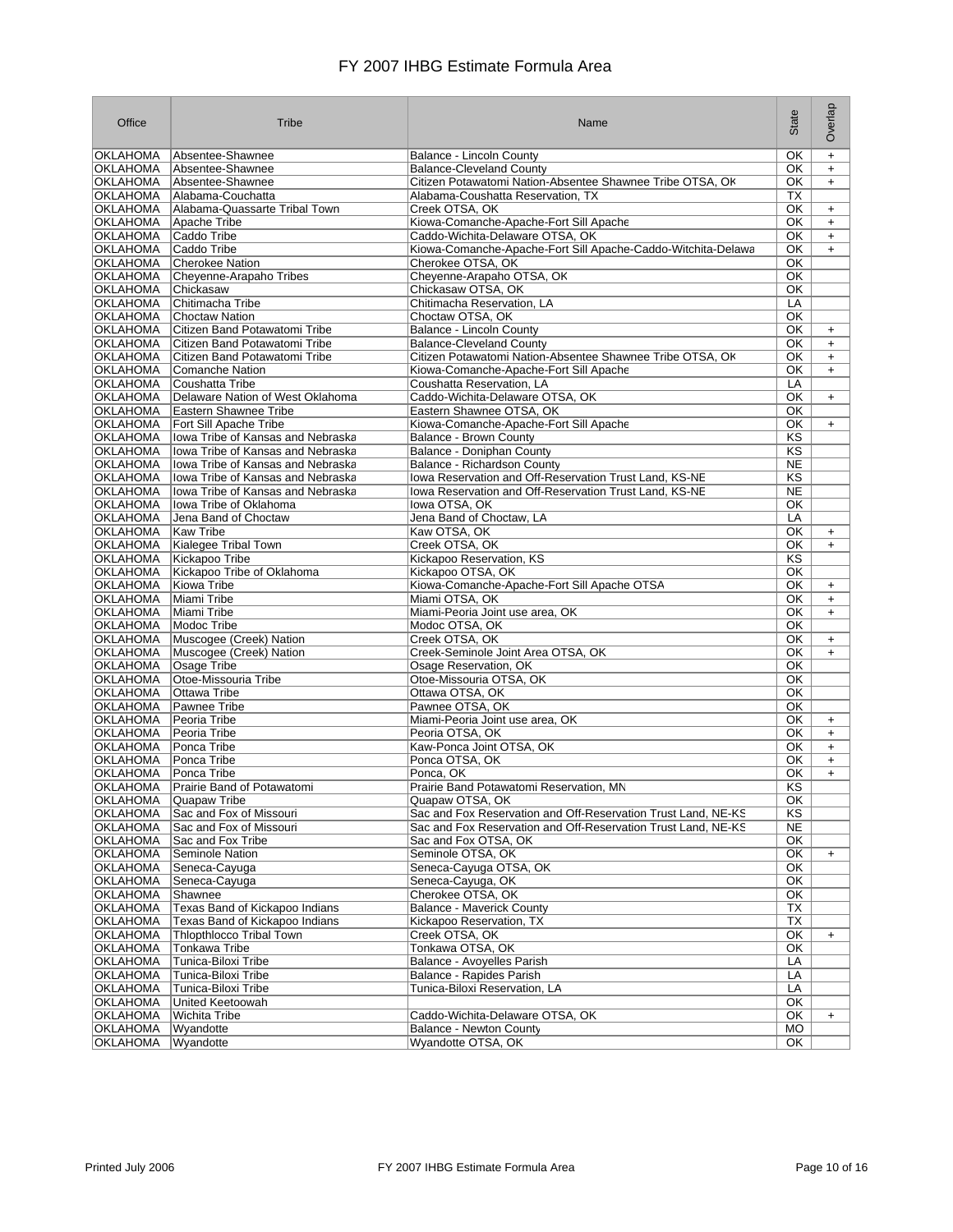| Office                           | Tribe                                                      | Name                                                                 | State                  | Overlap   |
|----------------------------------|------------------------------------------------------------|----------------------------------------------------------------------|------------------------|-----------|
| <b>PHOENIX</b>                   | Acoma Pueblo                                               | Acoma Pueblo and Off-Reservation Trust Land, NM                      | <b>NM</b>              |           |
| <b>PHOENIX</b>                   | Agua Caliente Band of Cahuilla                             | Agua Caliente Reservation, CA                                        | CA                     |           |
| <b>PHOENIX</b>                   | Ak-Chin                                                    | Maricopa (Ak Chin) Reservation, AZ                                   | AZ                     |           |
| <b>PHOENIX</b>                   | Alturas Rancheria                                          | Alturas Rancheria, CA                                                | CA                     |           |
| <b>PHOENIX</b>                   | Auburn Rancheria                                           | <b>Balance - Placer County</b>                                       | CA                     |           |
| <b>PHOENIX</b>                   | Augustine Band of Cahuilla                                 | Riverside County (part)                                              | СA                     |           |
| <b>PHOENIX</b>                   | Barona Group of Capitan Grande                             | Barona Rancheria, CA                                                 | CA                     |           |
| <b>PHOENIX</b>                   | Berry Creek Rancheria                                      | <b>Balance - Butte County</b>                                        | СA                     | $+$       |
| <b>PHOENIX</b>                   | Berry Creek Rancheria                                      | Berry Creek Rancheria and Off-Reservation Trust Land, CA             | СA                     | $\ddot{}$ |
| <b>PHOENIX</b>                   | Big Lagoon Rancheria                                       | Big Lagoon Rancheria, CA                                             | CA                     |           |
| <b>PHOENIX</b>                   | <b>Big Pine Band</b>                                       | Big Pine Reservation, CA                                             | СA                     |           |
| <b>PHOENIX</b>                   | Big Sandy Rancheria                                        | Big Sandy Rancheria, CA                                              | СA                     |           |
| PHOENIX                          | <b>Big Valley Rancheria</b>                                | Balance - Lake County                                                | CA                     | $\ddot{}$ |
| <b>PHOENIX</b>                   | <b>Big Valley Rancheria</b>                                | Big Valley Rancheria, CA                                             | CA                     | $+$       |
| <b>PHOENIX</b>                   | <b>Blue Lake Rancheria</b>                                 | Blue Lake Rancheria, CA                                              | СA                     |           |
| <b>PHOENIX</b>                   | Bridgeport Paiute Indian Colony                            | <b>Bridgeport Reservation, CA</b>                                    | CA                     |           |
| PHOENIX                          | Buena Vista Rancheria                                      | Balance - Amador County                                              | СA                     | $+$       |
| <b>PHOENIX</b>                   | Cabazon Band                                               | Cabazon Reservation, CA                                              | CA                     |           |
| <b>PHOENIX</b>                   | Cahuilla Band                                              | Cahuilla Reservation, CA                                             | СA                     |           |
| <b>PHOENIX</b>                   | California Valley Miwok Tribe                              | Calaveras County                                                     | СA                     |           |
| <b>PHOENIX</b>                   | Campo Band                                                 | Campo Reservation, CA                                                | CA                     |           |
| <b>PHOENIX</b>                   | Cedarville Rancheria                                       | Cedarville Rancheria, CA                                             | CA                     |           |
| <b>PHOENIX</b>                   | Chemehuevi                                                 | Chemehuevi Reservation, CA                                           | CA                     |           |
| <b>PHOENIX</b>                   | Chicken Ranch Rancheria                                    | Tuolumne County (part)                                               | СA                     |           |
| <b>PHOENIX</b>                   | Chico Rancheria                                            | <b>Balance - Butte County</b>                                        | СA                     | $+$       |
| <b>PHOENIX</b>                   | Chico Rancheria                                            | Mechoopda, CA                                                        | СA                     | $\ddot{}$ |
| <b>PHOENIX</b>                   | Cloverdale Rancheria                                       | <b>Balance - Sonoma County</b>                                       | CA                     | $\ddot{}$ |
| <b>PHOENIX</b>                   | Cochiti Pueblo                                             | Cochiti Pueblo, NM                                                   | ΝM                     |           |
| <b>PHOENIX</b>                   | Cocopah Tribe                                              | Cocopah Reservation, AZ                                              | AZ                     |           |
| <b>PHOENIX</b>                   | Cold Springs Rancheria                                     | Cold Springs Rancheria, CA                                           | CA                     |           |
| <b>PHOENIX</b>                   | Colorado River Indian Tribes                               | Colorado River Reservation, AZ-CA                                    | AZ                     |           |
| <b>PHOENIX</b>                   | Colorado River Indian Tribes                               | Colorado River Reservation, AZ-CA                                    | CA                     |           |
| <b>PHOENIX</b>                   | Colusa Rancheria                                           | Colusa Rancheria, CA                                                 | СA                     |           |
| <b>PHOENIX</b>                   | Cortina Rancheria                                          | Cortina Rancheria, CA                                                | СA                     | $\ddot{}$ |
| <b>PHOENIX</b>                   | Cortina Rancheria                                          | Yolo County (part)                                                   | СA                     | $\ddot{}$ |
| <b>PHOENIX</b>                   | Coyote Valley Band                                         | Balance - Mendocino County                                           | СA                     | $\ddot{}$ |
| <b>PHOENIX</b>                   | Coyote Valley Band                                         | Balance - Sonoma County                                              | СA                     | $\ddot{}$ |
| PHOENIX                          | Coyote Valley Band                                         | Coyote Valley Reservation, CA                                        | CA                     | $\ddot{}$ |
| <b>PHOENIX</b>                   | Death Valley Timba-Sha                                     | Balance - Inyo County                                                | CA                     |           |
| <b>PHOENIX</b>                   | Dry Creek Rancheria                                        | Balance - Sonoma County                                              | СA                     | $+$       |
| <b>PHOENIX</b>                   | Dry Creek Rancheria                                        | Dry Creek Rancheria, CA                                              | СA                     | $\ddot{}$ |
| PHOENIX                          | Duck Valley Shoshone-Paiute<br>Duck Valley Shoshone-Paiute | Duck Valley Reservation, ID-NV                                       | ID                     |           |
| <b>PHOENIX</b>                   |                                                            | Duck Valley Reservation, ID-NV                                       | <b>NV</b><br><b>NV</b> |           |
| <b>PHOENIX</b><br><b>PHOENIX</b> | Duckwater Shoshone                                         | Duckwater Reservation, NV                                            | СA                     |           |
| <b>PHOENIX</b>                   | Elk Valley Rancheria<br><b>Ely Shoshone</b>                | Elk Valley Rancheria, CA<br>Ely Reservation, NV                      | <b>NV</b>              |           |
| <b>PHOENIX</b>                   | Enterprise Rancheria                                       | Balance - Butte County                                               | CA                     | $\ddot{}$ |
| <b>PHOENIX</b>                   | Enterprise Rancheria                                       | Enterprise Rancheria, CA                                             | CA                     | $\ddot{}$ |
| PHOENIX                          |                                                            |                                                                      |                        |           |
| <b>PHOENIX</b>                   | Ewilaapaayp Band of Kumeyaay<br>Fallon Paiute-Shoshone     | San Diego County (part)<br>Fallon Paiute-Shoshone Colony, NV         | UА<br><b>NV</b>        |           |
| <b>PHOENIX</b>                   | Fallon Paiute-Shoshone                                     | Fallon Paiute-Shoshone Reservation and Off-Reservation Trust Land, N | <b>NV</b>              |           |
| <b>PHOENIX</b>                   | <b>Fort Bidwell</b>                                        | Balance - Modoc County                                               | CA                     | $\ddot{}$ |
| <b>PHOENIX</b>                   | <b>Fort Bidwell</b>                                        | Fort Bidwell Reservation, CA                                         | СA                     | $\ddot{}$ |
| <b>PHOENIX</b>                   | Fort Independence                                          | Fort Independence Reservation, CA                                    | CA                     |           |
| <b>PHOENIX</b>                   | Fort McDermitt Paiute and Shoshone                         | Fort McDermitt Reservation, NV-OR                                    | <b>NV</b>              |           |
| <b>PHOENIX</b>                   | Fort McDermitt Paiute and Shoshone                         | Fort McDermitt Reservation, NV-OR                                    | 0R                     |           |
| PHOENIX                          | Fort McDowell Yavapai Nation                               | Fort McDowell Reservation, AZ                                        | AZ                     |           |
| <b>PHOENIX</b>                   | Fort Mojave Tribe                                          | Fort Mojave Reservation and Off-Reservation Trust Land, AZ-CA-NV     | AZ                     |           |
| PHOENIX                          | Fort Mojave Tribe                                          | Fort Mojave Reservation and Off-Reservation Trust Land, AZ-CA-NV     | CA                     |           |
| <b>PHOENIX</b>                   | Fort Mojave Tribe                                          | Fort Mojave Reservation and Off-Reservation Trust Land, AZ-CA-NV     | <b>NV</b>              |           |
| PHOENIX                          | Gila River                                                 | Gila River Reservation, AZ                                           | AZ                     |           |
| <b>PHOENIX</b>                   | Graton Rancheria                                           | <b>Balance - Marin County</b>                                        | СA                     | +         |
| PHOENIX                          | Graton Rancheria                                           | Balance - Sonoma County                                              | CA                     | $\ddot{}$ |
| PHOENIX                          | Greenville Rancheria                                       | Balance - Plumas County                                              | CA                     | $\ddot{}$ |
| PHOENIX                          | Greenville Rancheria                                       | Balance - Tehama County                                              | СA                     | $\ddot{}$ |
| <b>PHOENIX</b>                   | Greenville Rancheria                                       | Greenville Rancheria, CA                                             | CA                     | $+$       |
| <b>PHOENIX</b>                   | Grindstone Rancheria                                       | Balance - Glenn County                                               | СA                     |           |
| PHOENIX                          | Grindstone Rancheria                                       | Grindstone Rancheria, CA                                             | CA                     |           |
| <b>PHOENIX</b>                   | Guidiville Rancheria                                       | Guidiville Rancheria & Balance-Mendocino                             | СA                     |           |
| <b>PHOENIX</b>                   | Havasupai                                                  | Havasupai Reservation, AZ                                            | AZ                     |           |
| <b>PHOENIX</b>                   | Hoopa Valley                                               | Hoopa Valley Reservation, CA                                         | СA                     |           |
| <b>PHOENIX</b>                   | Hopi                                                       | Hopi Reservation and Off-Reservation Trust Land, AZ                  | ΑZ                     |           |
| <b>PHOENIX</b>                   | <b>Hopland Rancheria</b>                                   | Hopland Rancheria & Bal-Mendocino, CA                                | СA                     |           |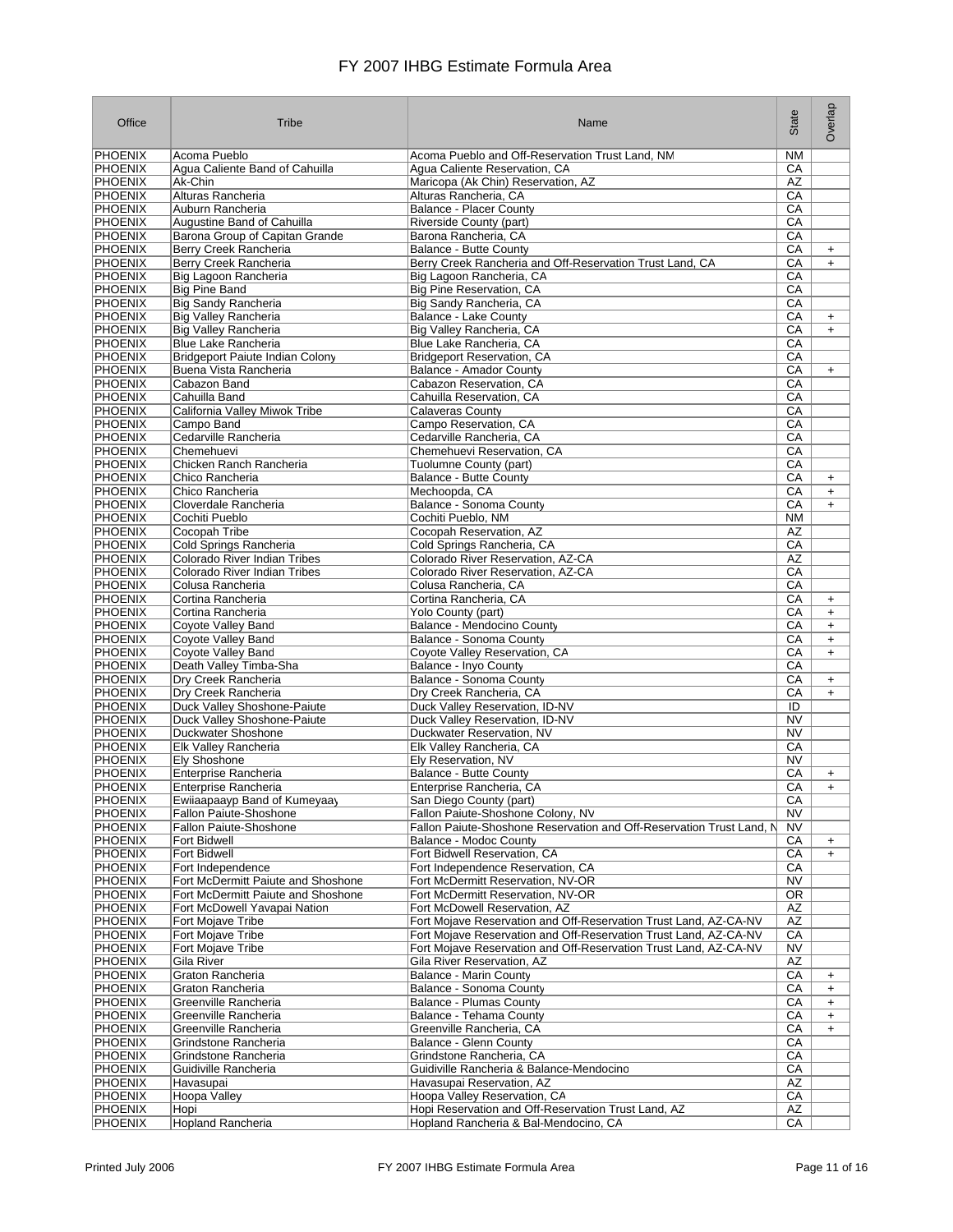| Office                           | Tribe                                                                | Name                                                                         | State                        | Overlap                |
|----------------------------------|----------------------------------------------------------------------|------------------------------------------------------------------------------|------------------------------|------------------------|
| <b>PHOENIX</b>                   | Hualapai                                                             | Hualapai Reservation and Trust Lands, AZ                                     | ΑZ                           |                        |
| <b>PHOENIX</b>                   | Inaja Band                                                           | San Diego County (part)                                                      | СA                           |                        |
| <b>PHOENIX</b>                   | Ione Band of Miwok Indians                                           | Balance - Amador County                                                      | CA                           | $+$                    |
| <b>PHOENIX</b><br><b>PHOENIX</b> | <b>Isleta Pueblo</b>                                                 | Isleta Pueblo, NM                                                            | <b>NM</b>                    |                        |
| <b>PHOENIX</b>                   | Jackson Rancheria<br>Jamul Indian Village                            | Amador County (part)<br>Jamul Indian Village, CA                             | CA<br>СA                     |                        |
| <b>PHOENIX</b>                   | Jemez Pueblo                                                         | Jemez Pueblo, NM                                                             | <b>NM</b>                    |                        |
| <b>PHOENIX</b>                   | Jicarilla Reservation                                                | Jicarilla Apache Reservation, NM                                             | <b>NM</b>                    |                        |
| <b>PHOENIX</b>                   | Kaibab Band of Paiute                                                | Kaibab Reservation, AZ                                                       | ΑZ                           |                        |
| PHOENIX                          | Karuk                                                                | Balance - Humboldt County                                                    | CA                           | $\ddot{}$              |
| <b>PHOENIX</b>                   | Karuk                                                                | Karuk Reservation and Off-Reservation Trust Land, CA                         | СA                           | $\ddot{}$              |
| <b>PHOENIX</b>                   | <b>Karuk</b>                                                         | Balance - Siskiyou County                                                    | СA                           | $+$                    |
| <b>PHOENIX</b>                   | La Jolla Band                                                        | La Jolla Reservation, CA                                                     | СA                           |                        |
| <b>PHOENIX</b><br><b>PHOENIX</b> | La Posta Band<br>Laguna Pueblo                                       | La Posta Reservation, CA<br>Laguna Pueblo and Off-Reservation Trust Land, NM | $\overline{CA}$<br><b>NM</b> |                        |
| <b>PHOENIX</b>                   | Las Vegas Colony                                                     | Las Vegas Colony, NV                                                         | <b>NV</b>                    |                        |
| <b>PHOENIX</b>                   | Laytonville Rancheria                                                | Balance - Mendocino County                                                   | CA                           | $\ddot{}$              |
| <b>PHOENIX</b>                   | Laytonville Rancheria                                                | Laytonville Rancheria, CA                                                    | СA                           | $+$                    |
| <b>PHOENIX</b>                   | Lone Pine Paiute-Shoshone                                            | Balance - Mono County                                                        | СA                           |                        |
| <b>PHOENIX</b>                   | Lone Pine Paiute-Shoshone                                            | Lone Pine Reservation, CA                                                    | CA                           |                        |
| <b>PHOENIX</b>                   | Los Coyotes Band of Cahuilla                                         | Los Coyotes Reservation, CA                                                  | СA                           |                        |
| <b>PHOENIX</b>                   | Lovelock Colony                                                      | Lovelock Colony, NV                                                          | <b>NV</b>                    |                        |
| <b>PHOENIX</b>                   | Lower Lake Rancheria                                                 | Balance - Sonoma County                                                      | СA                           | $\ddot{}$              |
| <b>PHOENIX</b>                   | Lytton Rancheria of California                                       | <b>Balance - Sonoma County</b>                                               | CA<br>СA                     | $+$                    |
| <b>PHOENIX</b><br><b>PHOENIX</b> | Manchester Point Arena Rancheria<br>Manchester Point Arena Rancheria | Balance - Mendocino County<br>Manchester Point Rancheria                     | СA                           | $\ddot{}$<br>$+$       |
| <b>PHOENIX</b>                   | Manzanita Band                                                       | Manzanita Reservation, CA                                                    | СA                           |                        |
| <b>PHOENIX</b>                   | Mesa Grande Band                                                     | Mesa Grande Reservation, CA                                                  | CA                           |                        |
| <b>PHOENIX</b>                   | <b>Mescalero Reservation</b>                                         | Mescalero Reservation, NM                                                    | <b>NM</b>                    |                        |
| <b>PHOENIX</b>                   | Middletown Rancheria                                                 | Balance - Lake County                                                        | CA                           | $\ddot{}$              |
| <b>PHOENIX</b>                   | Middletown Rancheria                                                 | Middletown Rancheria, CA                                                     | СA                           | $+$                    |
| <b>PHOENIX</b>                   | Moapa Band of Paiute                                                 | Moapa River Reservation, NV                                                  | <b>NV</b>                    |                        |
| <b>PHOENIX</b>                   | Mooretown Rancheria                                                  | Balance - Butte County                                                       | CA                           | $\ddot{}$              |
| <b>PHOENIX</b><br><b>PHOENIX</b> | Mooretown Rancheria<br>Morongo Band of Cahuilla                      | Mooretown Rancheria, CA<br>Morongo Reservation, CA                           | CA<br>CA                     | $+$                    |
| <b>PHOENIX</b>                   | Nambe Pueblo                                                         | Nambe Pueblo and Off-Reservation Trust Land, NM                              | <b>NM</b>                    |                        |
| <b>PHOENIX</b>                   | Navajo Nation                                                        | Navajo Nation Reservation and Off-Reservation Trust Land, NM-AZ-UT           | AZ                           |                        |
| <b>PHOENIX</b>                   | Navajo Nation                                                        | Navajo Nation Reservation and Off-Reservation Trust Land, NM-AZ-UT           | ΝM                           |                        |
| <b>PHOENIX</b>                   | Navajo Nation                                                        | Navajo Nation Reservation and Off-Reservation Trust Land, NM-AZ-UT           | UT                           |                        |
| <b>PHOENIX</b>                   | North Fork Rancheria                                                 | <b>Balance Fresno</b>                                                        | СA                           | $\ddot{}$              |
| <b>PHOENIX</b>                   | North Fork Rancheria                                                 | <b>Balance Madera County</b>                                                 | CA                           | $\ddot{}$              |
| <b>PHOENIX</b><br><b>PHOENIX</b> | North Fork Rancheria<br>North Fork Rancheria                         | <b>Balance Mariposa</b><br>North Fork Rancheria, CA                          | СA<br>CA                     | $\ddot{}$<br>$+$       |
| <b>PHOENIX</b>                   | Ohkay Owingeh (formerly San Juan)                                    | Balance - Rio Arriba County                                                  | <b>NM</b>                    |                        |
| <b>PHOENIX</b>                   | Ohkay Owingeh (formerly San Juan)                                    | San Juan Pueblo, NM                                                          | <b>NM</b>                    |                        |
| <b>PHOENIX</b>                   | Paiute-Shoshone of Bishop Colony                                     | Bishop Rancheria, CA                                                         | СA                           |                        |
| <b>PHOENIX</b>                   | Pala Bank                                                            | Pala Reservation, CA                                                         | СA                           |                        |
| <b>PHOENIX</b>                   | Pascua Yaqui Tribe                                                   | <b>Guadalupe Town</b>                                                        | ΑZ                           |                        |
| <b>PHOENIX</b>                   | Pascua Yaqui Tribe                                                   | Pascua Yaqui Reservation, AZ                                                 | ΑZ                           |                        |
| <b>PHOENIX</b><br><b>PHOENIX</b> | Paskenta Band of Nomlaki Indian<br>Pauma Band                        | Balance - Tehama County<br>Pauma and Yuima Reservation, CA                   | $\overline{CA}$<br>СA        | $\ddot{}$              |
| <b>PHOENIX</b>                   | Pechanga Band                                                        | Pechanga Reservation, CA                                                     | $\overline{CA}$              |                        |
| <b>PHOENIX</b>                   | Picayune Rancheria                                                   | <b>Balance - Fresno County</b>                                               | CA                           | $\ddot{}$              |
| <b>PHOENIX</b>                   | Picayune Rancheria                                                   | Balance - Madera County                                                      | $\overline{CA}$              | $\ddot{}$              |
| <b>PHOENIX</b>                   | Picayune Rancheria                                                   | <b>Balance - Mariposa County</b>                                             | CA                           | $\ddot{}$              |
| <b>PHOENIX</b>                   | Picayune Rancheria                                                   | Picayune Rancheria, CA                                                       | $\overline{CA}$              | $\ddot{}$              |
| <b>PHOENIX</b>                   | Picuris Pueblo                                                       | Picuris Pueblo, NM                                                           | <b>NM</b>                    |                        |
| <b>PHOENIX</b>                   | Pinoleville Rancheria                                                | Balance - Mendocino County                                                   | CA                           | $\ddot{}$              |
| <b>PHOENIX</b><br><b>PHOENIX</b> | Pinoleville Rancheria<br>Pit River Tribe                             | Pinoleville Rancheria, CA<br><b>Balance - Modoc County</b>                   | СA<br>CA                     | $\ddot{}$              |
| <b>PHOENIX</b>                   | Pit River Tribe                                                      | Balance - Shasta County                                                      | CA                           | $\ddot{}$<br>$\ddot{}$ |
| PHOENIX                          | <b>Pit River Tribe</b>                                               | Big Bend Rancheria, CA                                                       | CA                           | $\ddot{}$              |
| PHOENIX                          | <b>Pit River Tribe</b>                                               | Likely Rancheria, CA                                                         | CA                           | $\ddot{}$              |
| PHOENIX                          | Pit River Tribe                                                      | Lookout Rancheria, CA                                                        | CA                           | $\ddot{}$              |
| PHOENIX                          | Pit River Tribe                                                      | Montgomery Creek Rancheria, CA                                               | CA                           | $\ddot{}$              |
| <b>PHOENIX</b>                   | Pit River Tribe                                                      | Pit River Trust Lands, CA                                                    | CA                           | $\ddot{}$              |
| <b>PHOENIX</b>                   | <b>Pit River Tribe</b>                                               | Roaring Creek Rancheria, CA                                                  | СA                           | $\ddot{}$              |
| PHOENIX<br>PHOENIX               | <b>Pit River Tribe</b><br>Pojoaque Pueblo                            | XL Ranch, CA<br>Pojoaque Pueblo, NM                                          | CA                           | $\ddot{}$              |
| <b>PHOENIX</b>                   | Potter Valley Rancheria                                              | Balance - Mendocino County                                                   | NM<br>CA                     | $\ddot{}$              |
| <b>PHOENIX</b>                   | <b>Pyramid Lake Paiute</b>                                           | Pyramid Lake Reservation, NV                                                 | <b>NV</b>                    |                        |
| <b>PHOENIX</b>                   | <b>Quartz Valley Reservation</b>                                     | Balance - Siskiyou County                                                    | CA                           | $+$                    |
| <b>PHOENIX</b>                   | <b>Quartz Valley Reservation</b>                                     | Quartz Valley Reservation, CA                                                | $\overline{CA}$              | $\ddot{}$              |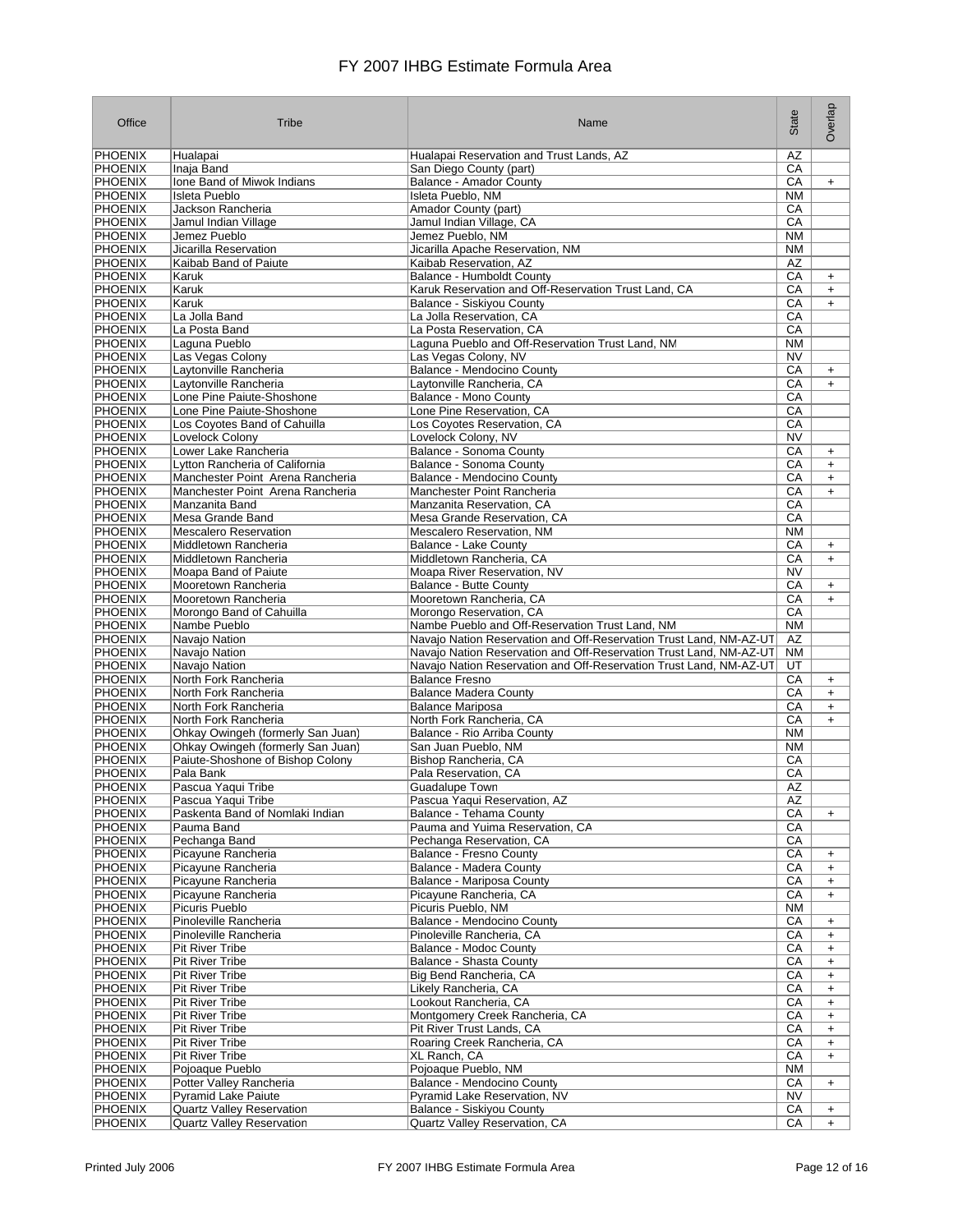| Office                           | Tribe                                                       | Name                                                                               | State                  | Overlap                |
|----------------------------------|-------------------------------------------------------------|------------------------------------------------------------------------------------|------------------------|------------------------|
| <b>PHOENIX</b>                   | Quechan Tribe                                               | Fort Yuma Reservation, AZ-CA                                                       | ΑZ                     |                        |
| <b>PHOENIX</b>                   | Quechan Tribe                                               | Fort Yuma Reservation, AZ-CA                                                       | CA                     |                        |
| <b>PHOENIX</b>                   | Ramona Band                                                 | Riverside County (part)                                                            | СA                     |                        |
| <b>PHOENIX</b><br><b>PHOENIX</b> | <b>Redding Rancheria</b><br>Redding Rancheria               | Balance - Shasta County<br>Redding Rancheria, CA                                   | СA<br>СA               | $\ddot{}$<br>$\ddot{}$ |
| <b>PHOENIX</b>                   | Redwood Valley Rancheria                                    | Balance - Mendocino County                                                         | СA                     | $\ddot{}$              |
| <b>PHOENIX</b>                   | Redwood Valley Rancheria                                    | Redwood Valley Rancheria, CA                                                       | CA                     | $+$                    |
| <b>PHOENIX</b>                   | Reno-Sparks Colony                                          | Reno-Sparks Colony, NV                                                             | NV                     |                        |
| <b>PHOENIX</b>                   | Resighini Rancheria                                         | Resighini Rancheria, CA                                                            | СA                     |                        |
| <b>PHOENIX</b>                   | <b>Rincon Reservation</b>                                   | Rincon Reservation, CA                                                             | СA                     |                        |
| <b>PHOENIX</b>                   | Robinson Rancheria                                          | Balance - Lake County                                                              | CA                     | $+$                    |
| <b>PHOENIX</b><br><b>PHOENIX</b> | Robinson Rancheria<br>Rohnerville Rancheria Bear River Band | Robinson Rancheria and Off-Reservation Trust Land, CA<br>Rohnerville Rancheria, CA | СA<br>СA               | $\ddot{}$              |
| <b>PHOENIX</b>                   | Round Valley Reservation                                    | Balance - Mendocino County                                                         | СA                     | $\ddot{}$              |
| <b>PHOENIX</b>                   | <b>Round Valley Reservation</b>                             | Balance - Sonoma County                                                            | СA                     | $\ddot{}$              |
| <b>PHOENIX</b>                   | <b>Round Valley Reservation</b>                             | Round Valley Reservation and Off-Reservation Trust Land, CA                        | СA                     | $\ddot{}$              |
| PHOENIX                          | Rumsey Rancheria                                            | Balance - Yolo County                                                              | СA                     | $\ddot{}$              |
| <b>PHOENIX</b>                   | Rumsey Rancheria                                            | Rumsey Rancheria, CA                                                               | CA                     | $\ddot{}$              |
| <b>PHOENIX</b><br><b>PHOENIX</b> | Salt River Puma-Maricopa                                    | Salt River Reservation, AZ                                                         | AZ<br>AZ               |                        |
| <b>PHOENIX</b>                   | San Carlos Apache<br>San Felipe Pueblo                      | San Carlos Reservation, AZ<br>San Felipe Pueblo, NM                                | <b>NM</b>              |                        |
| <b>PHOENIX</b>                   | San Ildefonso Pueblo                                        | San Ildefonso Pueblo, NM                                                           | <b>NM</b>              |                        |
| <b>PHOENIX</b>                   | San Juan Southern Paiute Tribe                              | Balance - Coconino County                                                          | <b>AZ</b>              |                        |
| <b>PHOENIX</b>                   | San Manuel Band                                             | San Manuel Reservation, CA                                                         | CA                     |                        |
| <b>PHOENIX</b>                   | San Pasqual Band                                            | San Pasqual Reservation, CA                                                        | CA                     |                        |
| <b>PHOENIX</b>                   | San Rosa Band of Cahuilla                                   | Santa Rosa Reservation, CA                                                         | CA                     |                        |
| <b>PHOENIX</b>                   | Sandia Pueblo                                               | Sandia Pueblo, NM                                                                  | <b>NM</b>              |                        |
| <b>PHOENIX</b><br><b>PHOENIX</b> | Santa Ana Pueblo<br>Santa Clara Pueblo                      | Santa Ana Pueblo, NM<br>Santa Clara Pueblo, NM                                     | <b>NM</b><br><b>NM</b> |                        |
| <b>PHOENIX</b>                   | Santa Rosa Rancheria                                        | Santa Rosa Rancheria, CA                                                           | CA                     |                        |
| <b>PHOENIX</b>                   | Santa Ynez Band of Chumash                                  | Santa Ynez Reservation, CA                                                         | CA                     |                        |
| <b>PHOENIX</b>                   | Santa Ysabel Reservation                                    | Santa Ysabel Reservation, CA                                                       | CA                     |                        |
| <b>PHOENIX</b>                   | Santo Domingo Pueblo                                        | Santo Domingo Pueblo, NM                                                           | ΝM                     |                        |
| <b>PHOENIX</b>                   | Scotts Valley (Pomo)                                        | Balance - Lake County                                                              | СA                     | $\ddot{}$              |
| <b>PHOENIX</b>                   | Sherwood Valley Rancheria                                   | Balance - Mendocino County                                                         | CA                     | $\ddot{}$              |
| <b>PHOENIX</b><br><b>PHOENIX</b> | Sherwood Valley Rancheria<br>Shingle Springs Rancheria      | Sherwood Valley Rancheria, CA<br><b>Balance El Dorado County</b>                   | СA<br>СA               | $\ddot{}$              |
| <b>PHOENIX</b>                   | Shingle Springs Rancheria                                   | Shingle Springs Rancheria, CA                                                      | СA                     |                        |
| <b>PHOENIX</b>                   | Smith River Rancheria                                       | Balance - Coos County                                                              | OR                     | $\ddot{}$              |
| <b>PHOENIX</b>                   | Smith River Rancheria                                       | Balance - Curry County                                                             | СA                     | $\ddot{}$              |
| <b>PHOENIX</b>                   | Smith River Rancheria                                       | Balance - Del Norte County                                                         | СA                     | $\ddot{}$              |
| PHOENIX                          | Smith River Rancheria                                       | Balance - Humboldt County                                                          | СA                     | $\ddot{}$              |
| <b>PHOENIX</b>                   | Smith River Rancheria                                       | Balance - Josephine County                                                         | OR                     | $\ddot{}$              |
| <b>PHOENIX</b><br><b>PHOENIX</b> | Smith River Rancheria<br>Soboba Band                        | Smith River Rancheria, CA<br>Soboba Reservation, CA                                | СA<br>СA               | $+$                    |
| <b>PHOENIX</b>                   | <b>Stewarts Point Rancheria</b>                             | Balance - Sonoma County                                                            | СA                     | $\ddot{}$              |
| <b>PHOENIX</b>                   | <b>Stewarts Point Rancheria</b>                             | Stewarts Point Rancheria, CA                                                       | СA                     | $\ddot{}$              |
| <b>PHOENIX</b>                   | Sulphur Bank Rancheria                                      | Balance - Lake County                                                              | СA                     | $\ddot{}$              |
| <b>PHOENIX</b>                   | Sulphur Bank Rancheria                                      | Sulphur Bank Rancheria, CA                                                         | СA                     | $\ddot{}$              |
| <b>PHOENIX</b>                   | Summit Lake Paiute Tribe                                    | Summit Lake Reservation, NV                                                        | <b>NV</b>              |                        |
| <b>PHOENIX</b><br><b>PHOENIX</b> | Susanville Rancheria<br>Susanville Rancheria                | Balance - Lassen County<br>Susanville Rancheria, CA                                | СA<br>СA               |                        |
| <b>PHOENIX</b>                   | Sycuan Band of Kumeyaay Natior                              | Sycuan Reservation, CA                                                             | СA                     |                        |
| <b>PHOENIX</b>                   | Table Bluff Rancheria Wiyot Tribe                           | Table Bluff Reservation and Off-Reservation Trust Land, CA                         | СA                     |                        |
| <b>PHOENIX</b>                   | Table Mountain Rancheria                                    | Table Mountain Rancheria, CA                                                       | CA                     |                        |
| <b>PHOENIX</b>                   | Taos Pueblo                                                 | Taos Pueblo and Off-Reservation Trust Land, NM                                     | ΝM                     |                        |
| <b>PHOENIX</b>                   | Te-Moak                                                     | Battle Mountain Reservation, NV                                                    | <b>NV</b>              |                        |
| <b>PHOENIX</b>                   | Te-Moak                                                     | Elko Colony, NV                                                                    | NV                     |                        |
| <b>PHOENIX</b><br>PHOENIX        | Te-Moak<br>Te-Moak                                          | South Fork Reservation and Off-Reservation Trust Land, NV<br>Wells Colony, NV      | NV<br><b>NV</b>        |                        |
| PHOENIX                          | Tesuque Pueblo                                              | Tesuque Pueblo and Off-Reservation Trust Land, NM                                  | ΝM                     |                        |
| <b>PHOENIX</b>                   | Tohono O'Odham Nation                                       | Tohono O'odham Reservation and Off-Reservation Trust Land, AZ                      | AZ                     |                        |
| PHOENIX                          | Tonto Apache of Arizona                                     | Payson (Yavapai-Apache) Community, AZ                                              | AZ                     |                        |
| <b>PHOENIX</b>                   | Torres-Martinez Band of Cahuilla                            | Torres-Martinez Reservation, CA                                                    | CA                     |                        |
| PHOENIX                          | Trinidad Rancheria                                          | Trinidad Rancheria and Off-Reservation Trust Land, CA                              | СA                     |                        |
| <b>PHOENIX</b>                   | Tule River Indian Tribe                                     | Tule River Reservation, CA                                                         | СA                     |                        |
| PHOENIX<br>PHOENIX               | Tulomne Rancheria<br>Tulomne Rancheria                      | Balance - Tuolumne County<br>Tuolumne Rancheria and Off-Reservation Trust Land, CA | СA<br>CA               |                        |
| PHOENIX                          | Twenty Nine Palms Band                                      | Riverside County (part)                                                            | СA                     |                        |
| <b>PHOENIX</b>                   | Twenty Nine Palms Band                                      | San Bernardino County (part)                                                       | CA                     |                        |
| <b>PHOENIX</b>                   | Upper Lake Rancheria Habematolel Pomo                       | Balance - Lake County                                                              | СA                     | $\ddot{}$              |
| <b>PHOENIX</b>                   | Upper Lake Rancheria Habematolel Pomo                       | Upper Lake Rancheria, CA                                                           | СA                     | $\ddot{}$              |
| <b>PHOENIX</b>                   | Utu Utu Gwaiti Paiute                                       | Benton Paiute Reservation, CA                                                      | СA                     |                        |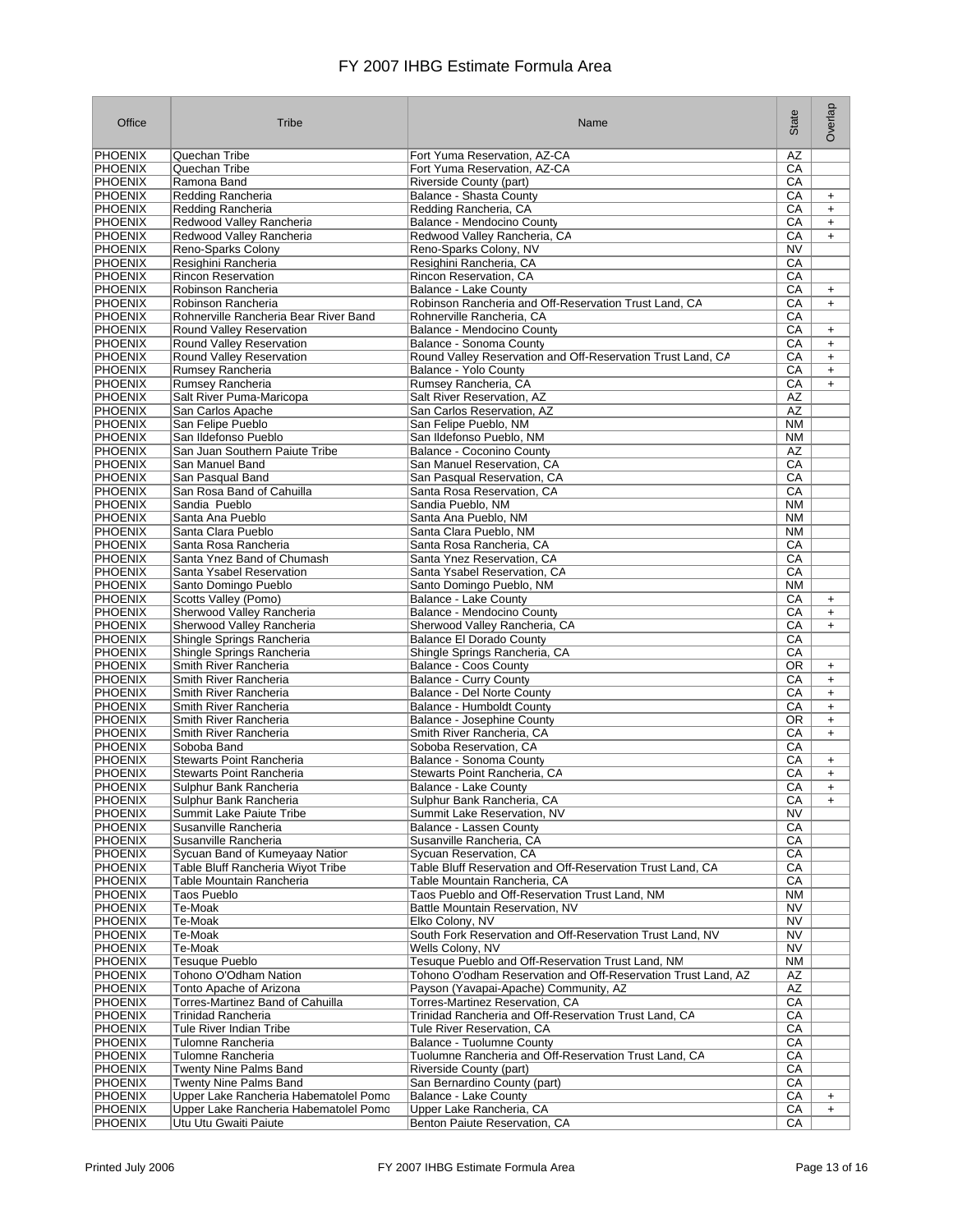| Office         | Tribe                               | Name                                                     | State     | Overlap   |
|----------------|-------------------------------------|----------------------------------------------------------|-----------|-----------|
| <b>PHOENIX</b> | Viejas Group of Capitan Grande      | Viejas Rancheria, CA                                     | СA        |           |
| <b>PHOENIX</b> | <b>Walker River Paiute Tribe</b>    | Walker River Reservation, NV                             | <b>NV</b> |           |
| <b>PHOENIX</b> | Washoe Tribe                        | Carson Colony, NV                                        | <b>NV</b> |           |
| <b>PHOENIX</b> | Washoe Tribe                        | Dresslerville Colony, NV                                 | <b>NV</b> |           |
| PHOENIX        | Washoe Tribe                        | Stewart Community, NV                                    | NV        |           |
| <b>PHOENIX</b> | Washoe Tribe                        | Woodfords Community, CA                                  | CA        |           |
| PHOENIX        | White Mountain Apache (Fort Apache) | Fort Apache Reservation, AZ                              | AZ        |           |
| <b>PHOENIX</b> | Winnemucca Colony                   | Winnemucca Colony, NV                                    | <b>NV</b> |           |
| <b>PHOENIX</b> | Yavapai-Apache (Camp Verde)         | Camp Verde Reservation, AZ                               | AZ        |           |
| <b>PHOENIX</b> | Yavapai-Prescott                    | Yavapai Reservation, AZ                                  | AZ        |           |
| <b>PHOENIX</b> | Yerington Paiute Tribe              | Campbell Ranch, NV                                       | NV        |           |
| <b>PHOENIX</b> | Yerington Paiute Tribe              | Yerington Colony, NV                                     | NV        |           |
| <b>PHOENIX</b> | Yomba Shoshone Tribe                | Yomba Reservation, NV                                    | NV        |           |
| <b>PHOENIX</b> | Ysleta Del Sur                      | Balance - El Paso County                                 | <b>TX</b> |           |
| <b>PHOENIX</b> | Ysleta Del Sur                      | Balance - Hudspeth County                                | <b>TX</b> |           |
| <b>PHOENIX</b> | Ysleta Del Sur                      | Ysleta Del Sur Pueblo and Off-Reservation Trust Land, TX | <b>TX</b> |           |
| <b>PHOENIX</b> | Yurok Tribe                         | Balance - Del Norte County                               | CA        | $\ddot{}$ |
| <b>PHOENIX</b> | <b>Yurok Tribe</b>                  | Balance - Humboldt County                                | CA        | $\ddot{}$ |
| <b>PHOENIX</b> | <b>Yurok Tribe</b>                  | Yurok Reservation, CA                                    | CA        | $\ddot{}$ |
| PHOENIX        | Zia Pueblo                          | Zia Pueblo and Off-Reservation Trust Land, NM            | <b>NM</b> |           |
| <b>PHOENIX</b> | Zuni Tribe                          | Zuni Reservation and Off-Reservation Trust Land, AZ-NM   | AZ        |           |
| <b>PHOENIX</b> | Zuni Tribe                          | Zuni Reservation and Off-Reservation Trust Land, AZ-NM   | NM        |           |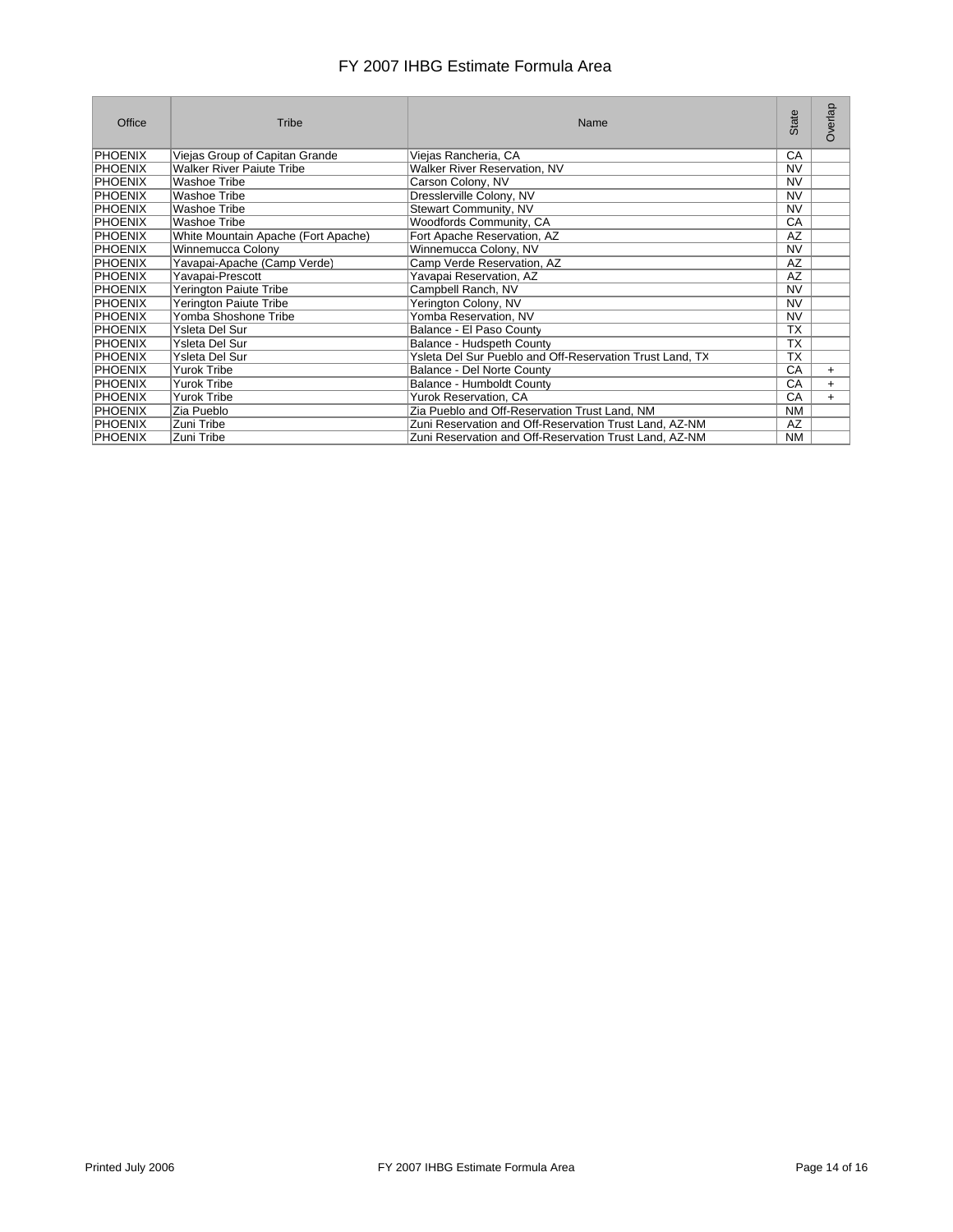| Office         | Tribe                                  | Name                                                               | State     | Overlap   |
|----------------|----------------------------------------|--------------------------------------------------------------------|-----------|-----------|
| <b>SEATTLE</b> | <b>Burns-Paiute Colony</b>             | <b>Balance - Harney County</b>                                     | <b>OR</b> |           |
| <b>SEATTLE</b> | <b>Burns-Paiute Colony</b>             | Burns Paiute Colony and Off-Reservation Trust Land, OR             | OR.       |           |
| <b>SEATTLE</b> | <b>Chehalis Confederated Tribes</b>    | Chehalis Reservation, WA                                           | WA        |           |
| <b>SEATTLE</b> | Coeur D'Alene Tribe                    | Coeur d'Alene Reservation, ID                                      | ID        |           |
| <b>SEATTLE</b> | <b>Colville Confederated Tribes</b>    | Colville Reservation and Off-Reservation Trust Land, WA            | <b>WA</b> |           |
| <b>SEATTLE</b> | Coos Bay Confederated Tribes           | Balance - Coos County                                              | OR.       | $\ddot{}$ |
|                |                                        |                                                                    |           |           |
| <b>SEATTLE</b> | Coos Bay Confederated Tribes           | <b>Balance - Curry County</b>                                      | CA        | $\ddot{}$ |
| <b>SEATTLE</b> | Coos Bay Confederated Tribes           | <b>Balance - Douglas County</b>                                    | OR.       | $\ddot{}$ |
| <b>SEATTLE</b> | Coos Bay Confederated Tribes           | Balance - Lane County                                              | OR        | $\ddot{}$ |
| <b>SEATTLE</b> | Coos Bay Confederated Tribes           | Balance - Lincoln County                                           | OR.       | $\ddot{}$ |
| <b>SEATTLE</b> | Coos Bay Confederated Tribes           | Coos, Lower Umpqua, and Siuslaw Reservation and Off-Reservation Tr | <b>OR</b> | $\ddot{}$ |
| <b>SEATTLE</b> | Coquille Indian Tribe                  | Balance - Coos County                                              | OR.       | $\ddot{}$ |
| <b>SEATTLE</b> | Coquille Indian Tribe                  | <b>Balance - Curry County</b>                                      | OR.       | $\ddot{}$ |
| <b>SEATTLE</b> | Coquille Indian Tribe                  | Balance - Douglas County                                           | <b>OR</b> | $\ddot{}$ |
| <b>SEATTLE</b> | Coquille Indian Tribe                  | Balance - Jackson County                                           | OR.       | $\ddot{}$ |
| <b>SEATTLE</b> | Coquille Indian Tribe                  | Balance - Lane County                                              | OR.       | $+$       |
| <b>SEATTLE</b> | Coquille Indian Tribe                  | Coquille Reservation and Off-Reservation Trust Land, OR            | OR.       | $\ddot{}$ |
| <b>SEATTLE</b> | Coquille Indian Tribe                  | Coquille Reservation and Off-Reservation Trust Land, OR            | OR        | $\ddot{}$ |
| <b>SEATTLE</b> | <b>Cow Creek Tribes</b>                | <b>Balance - Coos County</b>                                       | OR        | $\ddot{}$ |
| <b>SEATTLE</b> | <b>Cow Creek Tribes</b>                | <b>Balance - Deschutes County</b>                                  | OR.       | $\ddot{}$ |
| <b>SEATTLE</b> | <b>Cow Creek Tribes</b>                |                                                                    | OR        |           |
|                |                                        | <b>Balance - Douglas County</b>                                    | OR        | $\ddot{}$ |
| <b>SEATTLE</b> | <b>Cow Creek Tribes</b>                | Balance - Jackson County                                           |           | $\ddot{}$ |
| <b>SEATTLE</b> | <b>Cow Creek Tribes</b>                | Balance - Josephine County                                         | OR        | $+$       |
| <b>SEATTLE</b> | <b>Cow Creek Tribes</b>                | <b>Balance - Klamath County</b>                                    | OR.       | $\ddot{}$ |
| <b>SEATTLE</b> | <b>Cow Creek Tribes</b>                | Balance - Lane County                                              | OR        | $+$       |
| <b>SEATTLE</b> | <b>Cow Creek Tribes</b>                | Cow Creek Reservation, SD                                          | OR.       | $\ddot{}$ |
| <b>SEATTLE</b> | <b>Cowlitz Tribe</b>                   | <b>Balance - Clark County</b>                                      | WA        |           |
| <b>SEATTLE</b> | <b>Cowlitz Tribe</b>                   | <b>Balance - Cowlitz County</b>                                    | <b>WA</b> |           |
| <b>SEATTLE</b> | <b>Cowlitz Tribe</b>                   | <b>Balance - Lewis County</b>                                      | WA        |           |
| <b>SEATTLE</b> | <b>Cowlitz Tribe</b>                   | Balance - Skamania County                                          | <b>WA</b> |           |
| <b>SEATTLE</b> | Fort Hall Shoshone-Bannock             | Fort Hall Reservation and Off-Reservation Trust Land, ID           | ID        |           |
| <b>SEATTLE</b> | <b>Grand Ronde Confederated Tribes</b> | <b>Balance - Marion County</b>                                     | <b>OR</b> | $\ddot{}$ |
| <b>SEATTLE</b> | <b>Grand Ronde Confederated Tribes</b> | Balance - Multnomah County                                         | OR.       | $\ddot{}$ |
| <b>SEATTLE</b> | <b>Grand Ronde Confederated Tribes</b> | Balance - Polk County                                              | OR        | $+$       |
| <b>SEATTLE</b> | <b>Grand Ronde Confederated Tribes</b> | Balance - Tillamook County                                         | OR        | $\ddot{}$ |
| <b>SEATTLE</b> | <b>Grand Ronde Confederated Tribes</b> | Balance - Washington County                                        | OR.       | $\ddot{}$ |
| <b>SEATTLE</b> | <b>Grand Ronde Confederated Tribes</b> | Balance - Yamhill County                                           | OR.       | $\ddot{}$ |
|                |                                        |                                                                    | OR.       |           |
| <b>SEATTLE</b> | <b>Grand Ronde Confederated Tribes</b> | Grand Ronde Reservation, OR                                        |           | $\ddot{}$ |
| <b>SEATTLE</b> | Hoh Indian Tribe                       | Balance - Clallam County                                           | WA        | $\ddot{}$ |
| <b>SEATTLE</b> | Hoh Indian Tribe                       | Balance - Grays Harbor County                                      | WA        | $\ddot{}$ |
| <b>SEATTLE</b> | Hoh Indian Tribe                       | Hoh Reservation, WA                                                | <b>WA</b> | $+$       |
| <b>SEATTLE</b> | Jamestown S'Klallam Tribe              | Balance - Clallam County                                           | WA        | $\ddot{}$ |
| <b>SEATTLE</b> | Jamestown S'Klallam Tribe              | Balance - Jefferson County                                         | <b>WA</b> | $\ddot{}$ |
| <b>SEATTLE</b> | Jamestown S'Klallam Tribe              | Jamestown S'Klallam Reservation and Off-Reservation Trust Land, WA | <b>WA</b> | $\ddot{}$ |
| <b>SEATTLE</b> | Kalispel Indian Community              | Kalispel Reservation, WA                                           | <b>WA</b> |           |
| <b>SEATTLE</b> | <b>Klamath Tribes</b>                  | Balance - Klamath County                                           | OR.       | $\ddot{}$ |
| <b>SEATTLE</b> | <b>Klamath Tribes</b>                  | Klamath Reservation, OR                                            | <b>OR</b> | $\ddot{}$ |
| <b>SEATTLE</b> | Kootenai Tribe                         | Kootenai Reservation, ID                                           | ID        |           |
| SEATTLE        | Lower Elwha Tribal Community           | Balance - Clallam County                                           | WA.       | +         |
| <b>SEATTLE</b> | Lower Elwha Tribal Community           | Lower Elwha Reservation and Off-Reservation Trust Land, WA         | WA        | $\ddot{}$ |
| <b>SEATTLE</b> | Lummi Tribe                            | Lummi Reservation, WA                                              | WA        | $\ddot{}$ |
| <b>SEATTLE</b> | Lummi Tribe                            | Whatcom County (part)                                              | WA        | $\ddot{}$ |
| <b>SEATTLE</b> | Makah Indian Tribe                     | Makah Reservation, WA                                              | <b>WA</b> |           |
| <b>SEATTLE</b> | Muckleshoot Indian Tribe               | Muckleshoot Reservation and Off-Reservation Trust Land, WA         | WA        |           |
| <b>SEATTLE</b> | Nez Perce Tribe                        | Nez Perce Reservation, ID                                          | ID        |           |
|                |                                        | <b>Balance - Thurston County</b>                                   | <b>WA</b> |           |
| <b>SEATTLE</b> | Nisqually Indian Community             |                                                                    |           | $\ddot{}$ |
| <b>SEATTLE</b> | Nisqually Indian Community             | Nisqually Reservation, WA                                          | WA        | $\ddot{}$ |
| <b>SEATTLE</b> | Nisqually Indian Community             | Pierce County (part)                                               | WA        | $\ddot{}$ |
| <b>SEATTLE</b> | Nooksack Tribe                         | Balance - Whatcom County                                           | WA        | $\ddot{}$ |
| <b>SEATTLE</b> | Nooksack Tribe                         | Nooksack Reservation and Off-Reservation Trust Land, WA            | WA        | $\ddot{}$ |
| <b>SEATTLE</b> | Port Gamble Indian Community           | Balance - Kitsap County                                            | WA        | $\ddot{}$ |
| <b>SEATTLE</b> | Port Gamble Indian Community           | Port Gamble Reservation, WA                                        | WA        | $\ddot{}$ |
| <b>SEATTLE</b> | <b>Puyallup Tribe</b>                  | <b>Balance - Pierce County</b>                                     | WA        | $\ddot{}$ |
| <b>SEATTLE</b> | <b>Puyallup Tribe</b>                  | Puyallup Reservation and Off-Reservation Trust Land, WA            | WA        | $\ddot{}$ |
| <b>SEATTLE</b> | Quileute Tribe                         | Quileute Reservation, WA                                           | WA        |           |
| <b>SEATTLE</b> | <b>Quinault Tribe</b>                  | Balance - Grays Harbor County                                      | WA        | $\ddot{}$ |
| <b>SEATTLE</b> | <b>Quinault Tribe</b>                  | Balance - Jefferson County                                         | WA        | $\ddot{}$ |
| <b>SEATTLE</b> | <b>Quinault Tribe</b>                  | Quinault Reservation, WA                                           | WA        | $\ddot{}$ |
| <b>SEATTLE</b> | Samish Nation                          | Balance - Island County                                            | WA        | $\ddot{}$ |
| <b>SEATTLE</b> | Samish Nation                          | Balance - Skagit County                                            | WA        |           |
|                |                                        |                                                                    |           | $\ddot{}$ |
| <b>SEATTLE</b> | Samish Nation                          | Balance - Whatcom County                                           | WA        | $\ddot{}$ |
| <b>SEATTLE</b> | <b>Samish Nation</b>                   | Samish, WA                                                         | WA        | $\ddot{}$ |
| <b>SEATTLE</b> | Sauk-Suiattle Indian Tribe             | <b>Balance - King County</b>                                       | <b>WA</b> | $\ddot{}$ |